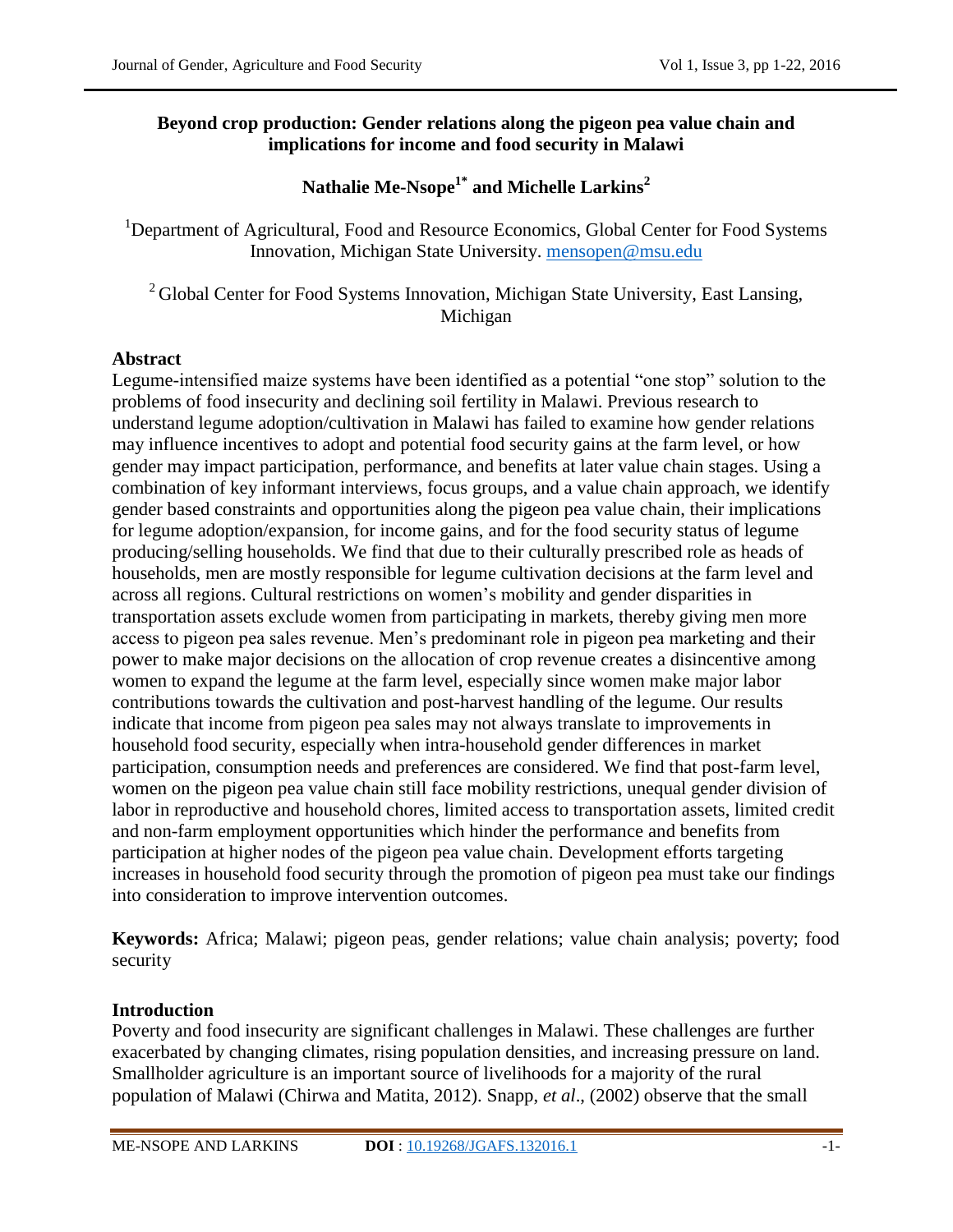size of most farms in Malawi (one – two hectare per household) place the majority of smallholder households at the margins of subsistence. As in most of southern Africa, maize is the dominant cropping system in Malawi. Maize accounts for 60-80% of the total area sown, and approximately 97% of farmers in the country produce this crop (Rubin and Barrett, 2009). The remainder of smallholder arable land is planted with tobacco, groundnuts, pigeon pea, and other crops (Snapp *et al*., 2002).

Declining soil fertility as a result of continuous cropping with cereals (e.g. maize); minimal use of fertilizers (due to high cost); and the abandonment of the traditional fallow systems which allow the soil to recover from continuous planting (Mafongoya *et al*., 2006; Snapp *et al*., 2002) have sparked a great interest in legume intensified maize systems as an alternative technology that could enhance food security in Malawi. Studies on malnutrition (FAO, 2009) and poverty promote legumes as a potential solution for low income households. In comparison to the dominant maize crop, protein-rich grains of legumes have been argued to prevent malnutrition commonly associated with cereal based diets (Prasanna *et al*., 2001). According to Mhango *et al*., (2013) Legume diversification of maize-based systems is a core example of sustainable intensification, with the food security of millions of farm families at stake" (p.234). Further, legumes can provide market possibilities, thereby providing farmers the opportunity to improve their income and livelihoods (Giller *et al*., 2011; Kamanga *et al*, 2010), which alongside increases in total food production is needed to combat hunger (Bie, 2008; De Schutter, 2010). Taken together, these characteristics make it critical to consider the adoption and expansion of legume cropping as part of the solution to food security concerns in Malawi. Of specific interest, is the pigeon pea.

In this paper, we use a gendered approach to value chain analysis to examine pigeon pea as an example of a multipurpose legume in Malawi. If pigeon pea is to be promoted for sustainable intensification within maize dominated systems as a means for increased food security outcomes, the gender dynamics which influence adoption and expansion of the legume at farm level, and the performance of the post-farm nodes of the value chain need to be clearly understood and considered in the design of innovations. We recognize that: 1) it takes more than just growing more legumes to make people more food secure. The food has to be distributed.

Considering a value chain as a system with multiple and interrelated parts that are driven by the end markets, it is important to understand not only the constraints to legume adoption and expansion at the farm-level, but the challenges and incentives for actors at post-farm levels of the value chain— those who work to move the food from the farm to consumers, and how all these challenges work to limit the potential of the value chain to contribute to poverty reduction and overall economic growth; 2) value chains are embedded in a social context (Rubin *et al*., 2009), and therefore there is need to understand how intra-household and broader gender dynamics influence adoption decisions at the farm level, participation at post-farm levels of the value chains, and the distribution of incentives to participate in the value chain. Specifically, we conduct a gender mapping of the pigeon pea value chain to understand the structure of the value chain, we later analyze gender relations and roles at the different nodes of the value chain to identify gender-based constraints (GBCs) or gender-based opportunities (GBOs); and lastly we determine the implications of these GBCs for pigeon pea adoption/expansion, as well as for the potential of the legume to contribute to food and income security for all actors along the value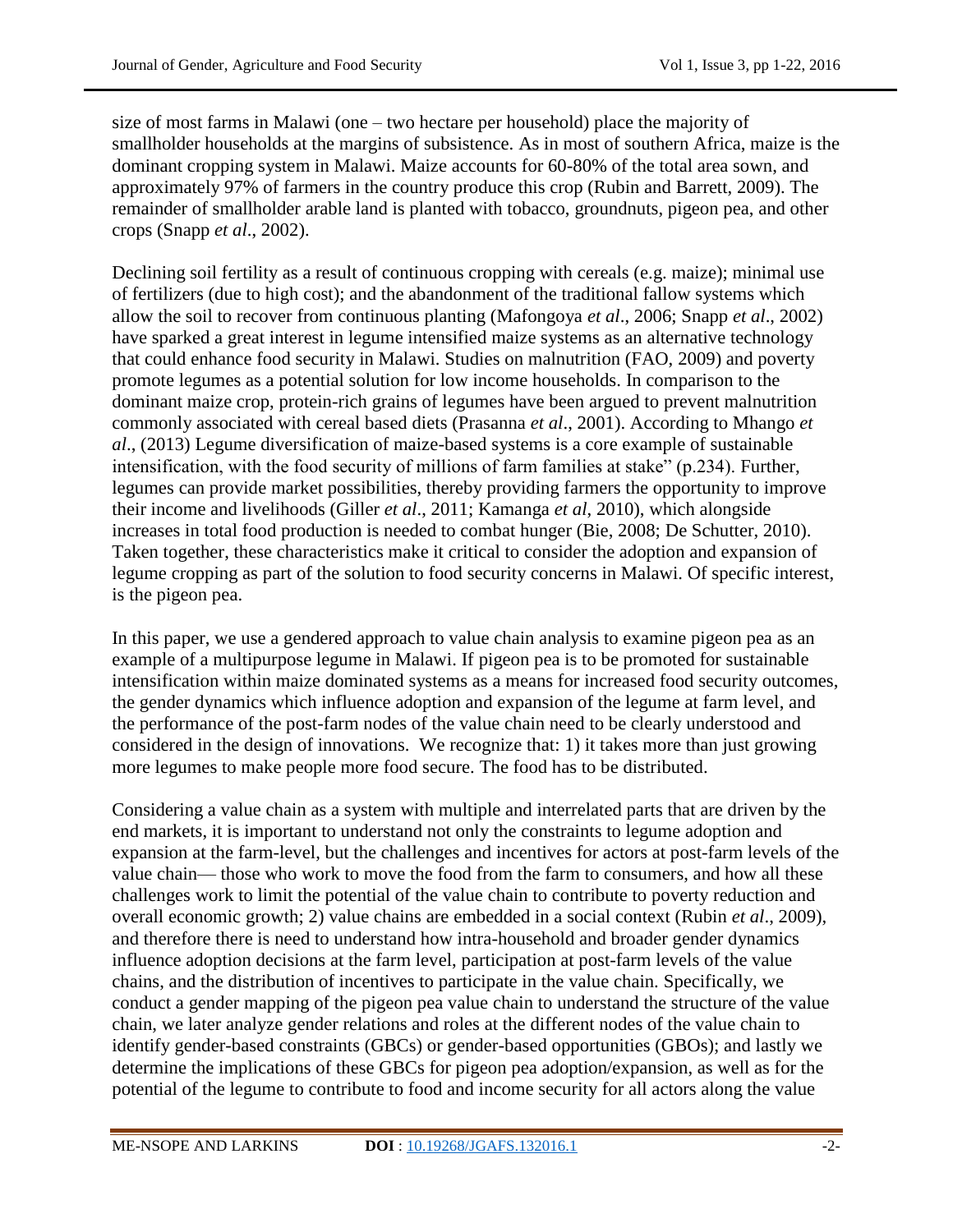chain. Overall, the study will provide critical input for the design of gender-sensitive innovations targeting food security and poverty reduction in low-income households through the scaling of pigeon pea legumes in Malawi.

# **Literature review**

Pigeon pea is an important export crop in Malawi. The country ranks first in terms of pigeon pea production in Africa, and she is the third largest producer in the world, behind India and Burma (FAOSTAT, 2012). The southern region of Malawi is known for its high levels of pigeon pea production for the export market, and for local consumption (pigeon pea is part of the traditional diet in the South). Recently, production of pigeon peas has been growing in the central and northern regions of Malawi, and this growth can be attributed to donor interventions geared towards sustainable intensification of maize-legume systems for soil fertility improvements. This shrubby legume is particularly attractive to smallholders for its multipurpose characteristics– dried seed, pods and immature seeds used as green vegetables, leaves and stems used for fodder, and the dry stems as fuel (Simtowe *et al*., 2009)—and its soil fertility benefits (Snapp *et al*., 2002). Pigeon peas are highly drought tolerant (compared to maize, tobacco and cotton), and their long taproot is advantageous in accessing nutrients in deeper soil profiles (Snapp *et al*., 2002). Pigeon pea grain has a high protein content ranging from 21% to 25% (Simtowe *et al*., 2009), making it a valuable source of nutrition for many poor families who cannot afford dairy or meat.

In spite of these attractive attributes and characteristics of pigeon peas, attention to the legume in Malawi has mostly been in the context of expanding production for the export market, with little consideration of the potential of the legume to contribute to food and income security for poor households. Further research on pigeon pea has been heavily weighted towards expanding farmlevel production. However, the cultural significance of maize has been argued to diminish the potential of adding legumes to crop rotations throughout Malawi (Alwang and Siegel, 1999; Simtowe *et al*., 2009).

In Malawi, food security at the household level is commonly equated with the size of the maize harvest; poor farmers prefer to avoid purchasing part of their personal food requirements in the market (Snapp *et al*., 2002). According to Kerr *et al*., (2013) farmers defined the boundaries within which legumes can expand on their farm by food security and income –the majority of the farmers indicated that legumes can only be expanded when domestic maize production is sufficient to satisfy household demand. The choice between maize and legumes is further complicated by small farm sizes. As observed by Mhango *et al*., (2013) small farm sizes and poor soil quality (degraded and arid soils) decrease production capacity, resulting in most farmers choosing to maximize their maize crop.

Snapp *et al*., (2002) observe that notwithstanding the marginal decline in maize harvests that would accompany a legume intensification strategy, there is a potential for significant improvement in net farm profits. The findings of Simtowe, *et al*., (2009) support this, demonstrating that pigeon pea intercropping with other staple food crops can be done without reducing other yields. The lack of reliable access to seed has also been argued to limit legume adoption and expansion. Snapp, *et al*. (2002) observed that legume seeds are expensive, do not store well, and are difficult to multiply for the next planting season (Snapp, *et al*., 2002).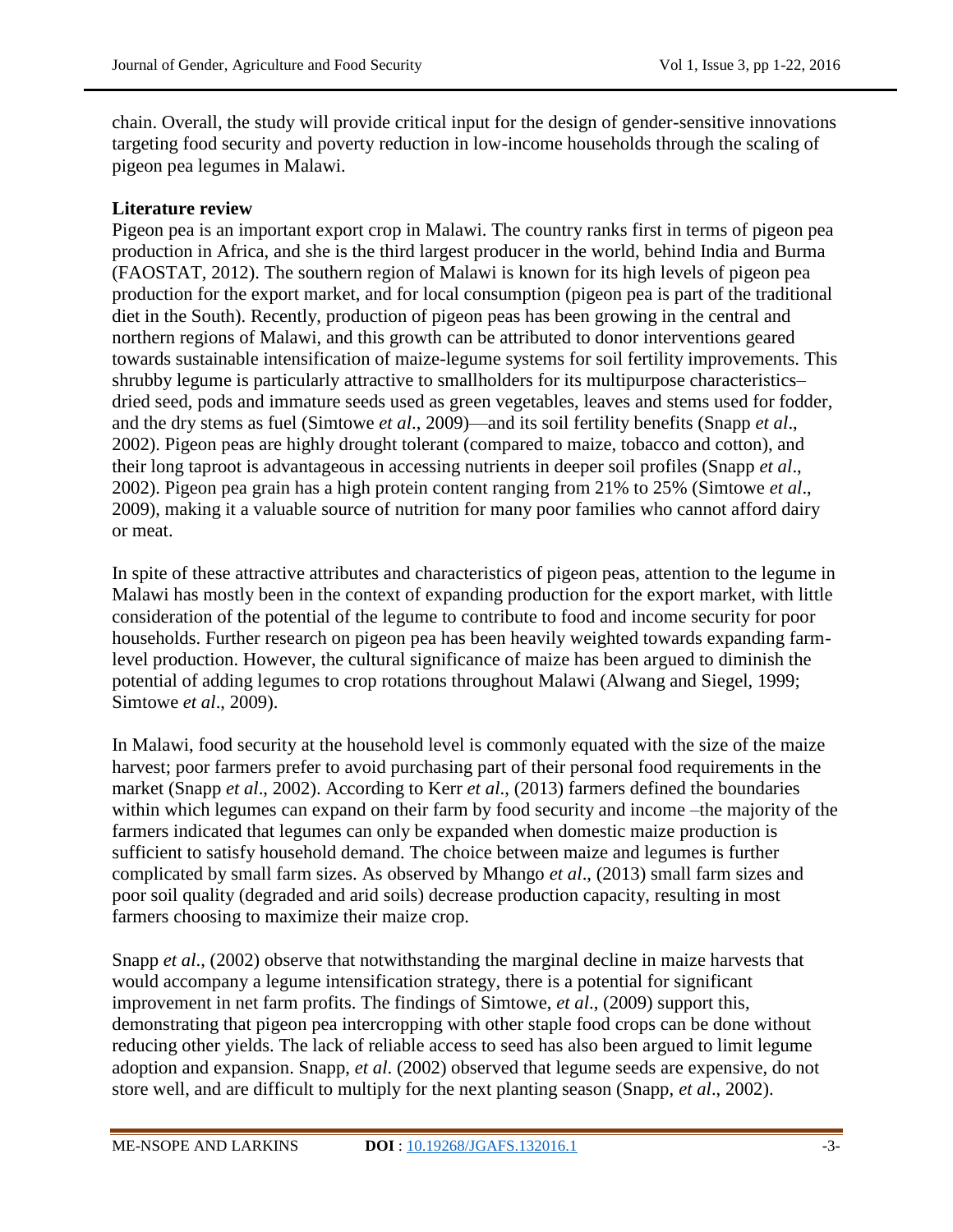According to Simtowe *et al*., (2009), Malawi's seed market is informal—the majority of smallholders farmers recycle their seed, or trade with other producers. There is almost no private sector involvement in access to seed, and the availability in the public sector fluctuates (Simtowe *et al*., 2009). Seed access is further differentiated by actor group. For instance, Snapp *et al*., (2002) found differences in the use of purchased seeds across male (approximately 30%) and female headed (approximately 15%) households. Female headed households (FHH) were also less likely to receive agricultural credit, thereby limiting their ability to purchase legume seeds and improved varieties when these are available.

A household's resource endowment may also constrain adoption. Kerr *et al*., (2013) found that low resource endowed households are less likely to expand legume production because they have no recycled seeds to plant (the entire legume crop was consumed as food in the previous season), lack the funds to purchase seeds in the market, and/or cannot afford additional farm labor or inputs. Further, vulnerable farmers with smaller parcels will dedicate over 70% of land to maize, as their cash crop staple (Snapp *et al*., 2002). Labor requirements associated with legume intensification influence cultivation decisions for all households. Like land, labor allocation to crops is very competitive- it depends on the returns per unit of input, and on the efficiency of markets for both seed and grain products. Insect and livestock damage are other common challenges to legume adoption. Specifically, for pigeon peas, plant damage caused by insects is a problem when the grain is on the field, and has been identified as an important cause of postharvest losses (Kanyama-Phiri *et al*., 1998; Snapp, *et al*. 2002; Snapp and Silim, 1999).

In addition to the production challenges discussed above, existing evidence also highlights farmlevel challenges in the marketing of legumes, the main one being poor access to markets. According to Mhango *et al*., (2013) the majority of farmers live in areas with outmoded infrastructure, fragmented and degraded farmlands, deficient institutions, organizations and policies, and often with limited support from agricultural research and development organizations. Kerr (2013) shows that the marketability of legumes (other than groundnuts) was often a major constraint for profit oriented farmers to expand their production. Coupled with poor market access is the degree of competitiveness of farm-gate prices. Farm-gate prices for grain legumes are markedly lower across the country in comparison to retail markets (Phiri *et al*., 1999). Any significant expansion of legumes will remain limited until the relative profitability of these crops improves (Mhango, *et al*., 2013). Farmers' lack of access to reliable price information also often results in them selling below market value during the harvest season (Makoka, 2009). Low profits from pigeon peas have also been attributed to farmers' lack of awareness of the quality of pigeon pea demanded by exporters, with few actually cultivating the type that earns a premium in international markets (Makoka, 2009).

Our review of the literature on legumes in Malawi highlights that the existing analysis of factors influencing legume adoption in Malawi has been void of consideration of the broader social context in which these adoption decisions are made, and more specifically, the gender dimensions of legume adoption decisions. Women dominate smallholder pigeon pea production in Malawi, and they play an important role in informal food distribution and processing (Makoka, 2009). This notwithstanding, Malawian women's agency and access to agricultural resources is limited (Kerr *et al*., 2013). Not only do rural Malawian women have less access to education, land, credit, seeds and other agricultural resources compared to men, they are also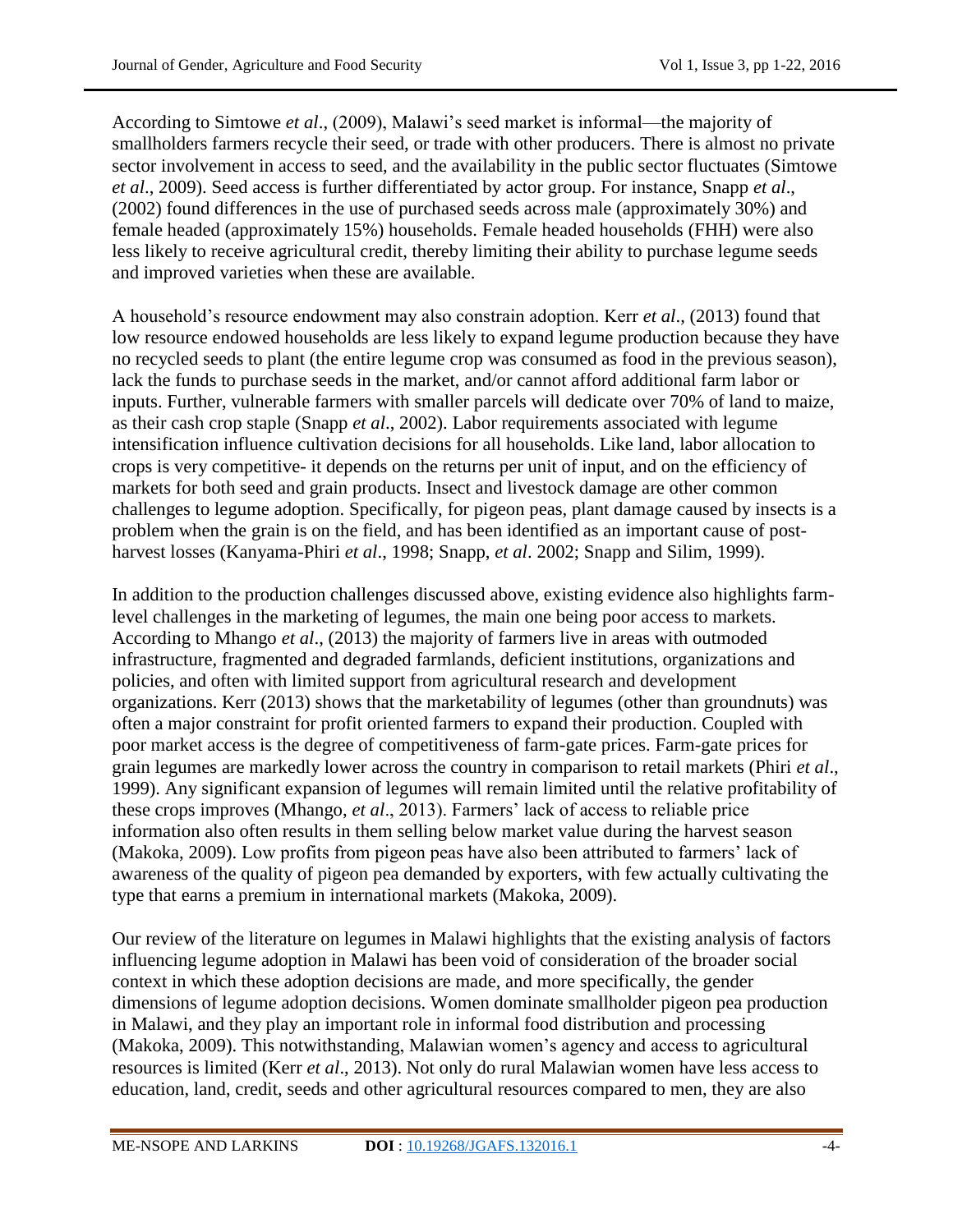constrained by highly unequal workloads, including agricultural labor, household tasks, and child care responsibilities (ibid).

The attention to gender issues in agricultural value chains, and the differential distribution of benefits to men and women began in earnest in the last decade (see Laven *et al*., 2009, IFPRI 2013). Significant in this literature is a focus on increasing women's participation in cash crop sales, as a method to improve household food security (Vargas Hill and Vigneri, 2009). Critically, there is recognition that while women's success as farmers and market sellers is equal to men's, this productivity will only be equal when they begin with the same asset profile (ibid). In any crop or livestock value chain, it is unlikely that women will have the same access to assets as men, even more so in female-headed households. Blackden and Wodon (2006) demonstrate this in relation to the asset of labor. Cultural expectations of women's domestic responsibilities reduce the amount of time (labor) they may freely give to cash crop agriculture. However, this effect is felt not only in the efficiency of production, but in the marketplace, where less productivity in the field, means there are less goods to sell (Blackden and Wodon, 2006).

Furthermore, we know that the success of many agricultural interventions for the entire household depend on improving the bargaining power of women (Doss, 2013). Value chain development programs that seek to achieve the outcomes of improved food, nutrition, and income security of the rural poor must understand the implications of intra-household gender dynamics for these outcomes and design interventions that address existing gender disparities and improve women's participation and bargaining power in important household decisions. Thus, if pigeon pea cultivation is to improve food security and reduce poverty in Malawi, we must also examine the social factors that determine incentives and gains for all actors along the value chain. Research that systematically investigates gender and intra-household dynamics, how these dynamics influence farm-level adoption decisions, and the participation, challenges and benefits at post-farm nodes of the value chain is almost non-existent. Furthermore, there must be an analysis of the interaction between women's asset endowments and their ability to participate in markets. We seek to fill this gap, by focusing on how intra-household dynamics may operate as a barrier to women to participate as well as benefit from their participation in the pigeon pea value chain at all nodes, using the descriptive case study model advocated by Coles and Mitchell (2011).

To date, most research on the potential for pigeon peas has focused on production of the legume, assumed a unified household where incentives, benefits, gains and constraints are equally experienced by all members of the household; and failed to demonstrate the interconnectedness of various nodes of the value chains, how gender issues are experienced across the different nodes of the value chain, and what these issues imply for the anticipated food security, poverty and nutrition outcomes. Downstream stages of the value chain rely on farm output for their own processes and activities. The incentives to expand production at the farm level come from downstream actors, and the profitability of downstream activities depend in part on the performance at the farm level. Research must acknowledge that the performance of the entire value chain can be influenced by cultural norms operating in the social context in which the value chains are embedded.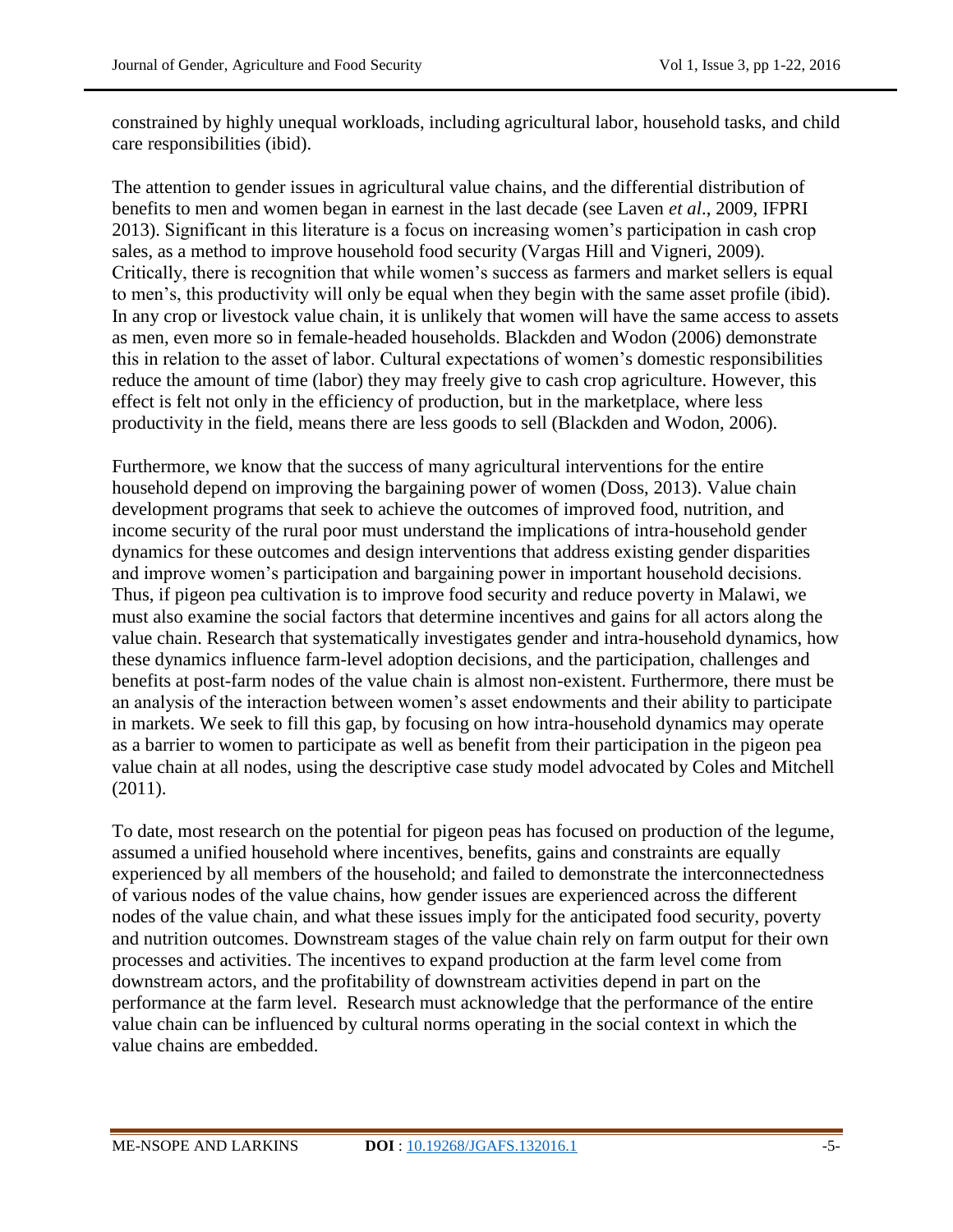In particular, cultural norms prescribe: i) gendered patterns of resource allocation within the household; ii) the division of roles and responsibilities by gender within the household and on the farm; iii) gender-power relations in intra-household decision-making with respect to crop cultivation at the farm level, and market participation at post-farm levels of value chains; iv) gender differences in control over production assets and incomes derived from value chain participation; and overall, affect men's and women's incentives and benefits for participating in legume value chains. Value chains are embedded in a social context (Rubin *et al*, 2009). Access to resources (physical, financial, human resources, time, information, and skills) is critical to value chain participation. Gendered patterns of resource allocation often imply differences in participation and in the sharing of benefits from participation for men and women. Sebtad and Manfre (2011), observe that gender-defined roles in value chains and within households affect access to financial services, control over income, access to and use of new technologies, inputs, and social services. Further, gender relations affect and are affected by the ways in which value chains function (Matua *et al*., 2014). While value chains offer tremendous opportunities to men and women through better market linkages and employment opportunities, at the same time, the way these value chains operate can affect some groups negatively (Matua *et al*., 2014).

# **Methodology**

The Gender Dimensions Framework (GDF) developed by Rubin and Barret, (2009) is used as the analytical schematic for understanding gender issues along the pigeon pea value chain. Although originally intended for use by value chain development practitioners, the framework is a useful research tool as it allows for a rapid assessment of agricultural value chains, identifying gender issues along these chains, and how these issues could impact the design of innovations to improve food and income security through value chain development. The framework is simple and practical. Specifically, it allows for a clean classification of the gender issues at each node of the value chain under dimensions (or thematic areas) that have been widely recognized as major areas of gender inequalities in agriculture (for example assets, control over productive resources and income, division of roles). Such a classification of inequalities facilitates the practice of designing innovative solutions to address the identified gender issues. The GDF contemplates four dimensions of inequality: i) access to and control over key productive assets (tangible and intangible); ii) practices and participation; iii) beliefs and perceptions; and iv) legal frameworks. Power is a cross-cutting component in each of these four dimensions (Rubin *et al*., 2009). Each dimension of the GDF was used to inform the design of questions in our interview guide; they are explored in greater detail below, as is our respondent frame.

The first dimension, access to assets, describes the social relationships that shape the allocation of resources that are necessary to be a fully active and productive (socially, economically, and politically) participant in society. These include access to land, labor, capital, natural resources, education, employment, and information (Rubin *et al*., 2009). Empirical evidence supports that assets are not always pooled within the household –they may be held individually by men, women, and children (Haddad *et al*., 1997). Men and women own different types of assets, accumulate these assets in variable ways, have disparate access to the same set of resources, and distribution between men and women is often unequal (Meinzen-Dick *et al*., 2011; Rubin and Barrett, 2009). Who within a household has access to which resources and for what purposes is conditioned by the broader sociocultural context and by intra-household allocation rules (Meinzen-Dick *et al*., 2011). The distribution of assets within the household is critical to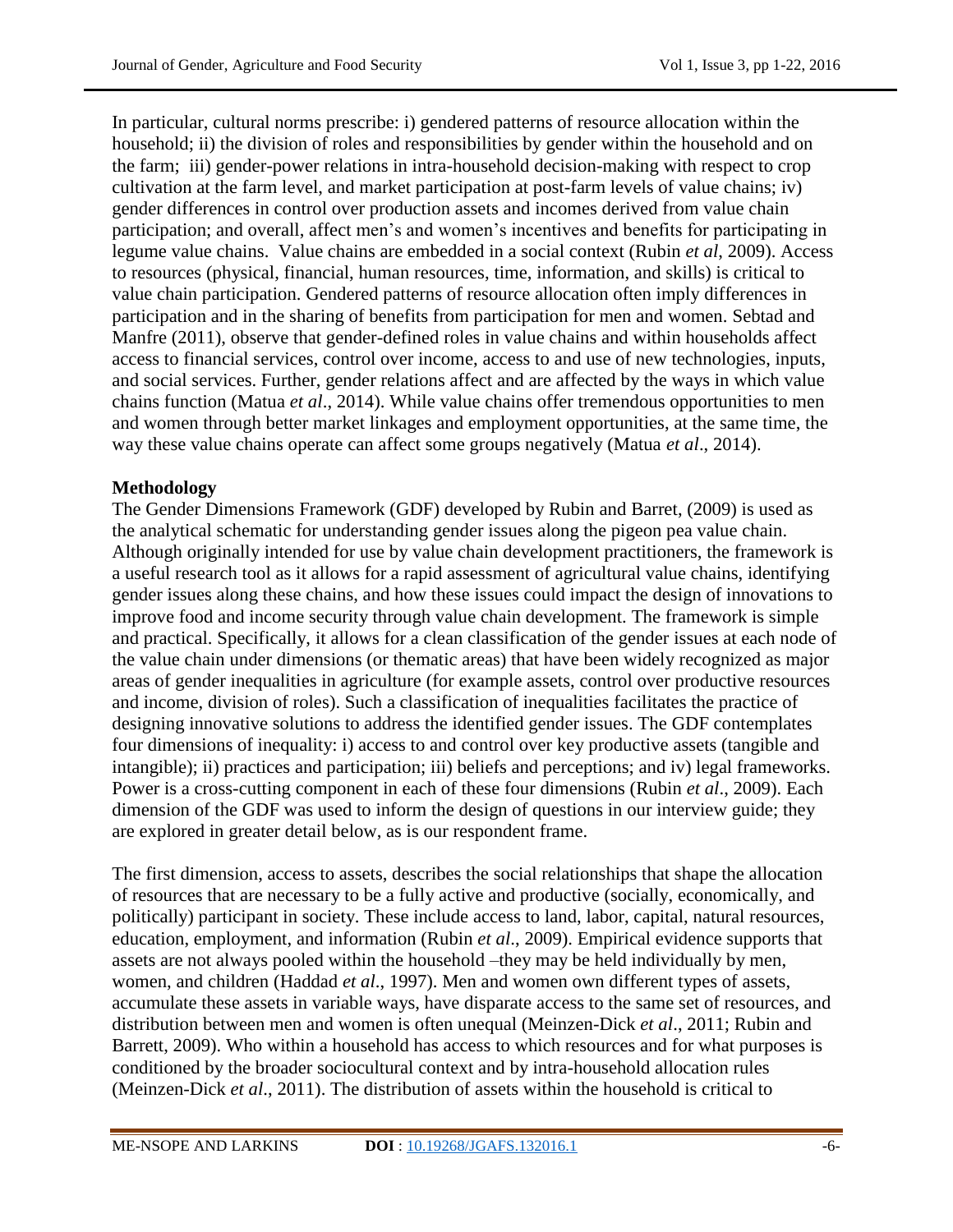household and individual well-being, as measured by outcomes such as food security, nutrition, and education. Different types of assets enable varied livelihoods and may have diverse implications for bargaining power or well-being within the household (Meinzen-Dick *et al*., 2011). Thus, the gendered nature of asset distribution could influence participation at the various nodes of the value chain, as well as control over the benefits derived from participation. Under this dimension, we examine questions such as: What are the resources needed to participate in the pigeon pea value chain? Do men and women differ in their ability to mobilize those resources? How? Why?

The second dimension of the GDF, practices and participation, examines how gender influences what people do and the way they engage in development activities (Rubin and Barret, 2009). It seeks to understand the productive, reproductive, and community development roles and responsibilities of men and women, and to determine the implications and rewards for value chain participation (Rubin and Barret, 2009). The third dimension, beliefs and perception, details who knows what and how, describing how these domains of knowledge may differ by gender. Cultural belief systems prescribe gender identities and behavior, define roles for men and women, boys and girls, and how they go about their daily lives (Rubin and Barret, 2009). The fourth dimension, legal frameworks, investigates how gender can influence the way people are regarded by and treated within the judicial system—including customary law and the formal legal code. Gender relationships may affect rights to legal documents, ownership and inheritance, reproductive choice and personal safety, representation, and due process (Rubin and Barret, 2009). Again, power cuts across all four dimensions of the GDF.

# *Data collection methods and study sites*

Fieldwork was conducted in the north, central, and south regions of Malawi. Agricultural production statistics from the 2010/2011 harvest season indicate the following yields by region: southern: 361,885,741kg; central: 7,802,141kg and northern: 392,044 kg (Tschirley *et al*., 2014). Within each region, sites were selected based on district level total annual production and stakeholders' input. A map showing the five districts selected for our research may be found at Figure 1.

The Gender Dimensions Framework (GDF) (Rubin *et al*., 2009) provided the tool-kit for collecting, organizing, and analyzing data from actors at different stages of the value chain. Specifically, using the framework, data was collected to: i) map gender relations and roles along the pigeon pea value chain; ii) identify gender-based constraints (GBC's) at different nodes of the value chain; iii) assess the consequences of the GBCs for value chain participation and benefits derived from value chain participation. In the context of this research, the benefits include improved incomes and food security for all value chain actors.

Quantitative data was collected to map men's and women's participation at various levels of the pigeon pea value chain; and is based off respondent estimation of participation in the marketplace. The overall participation rates are listed in the value chain map below, with upper and lower limits represented Semi-structured interview guides were designed to collect qualitative data from actors at each node of the pigeon pea value chain: seed actors, farmers, farmers' cooperatives, retailers, local processors, independent trader, and large-scale export buyers, and processors. Qualitative data was collected to help understand existing inequalities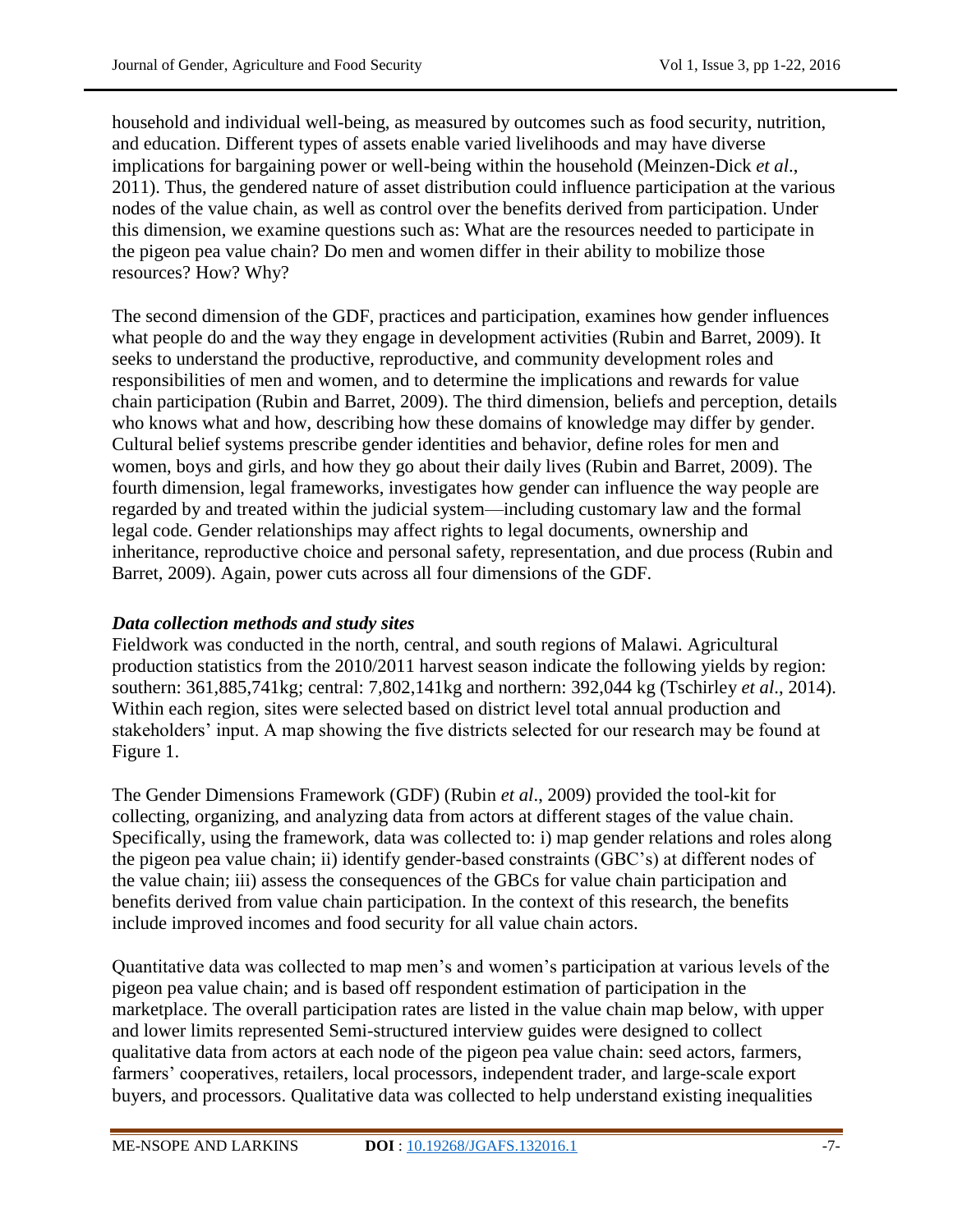and their causes, power dynamics at play along the value chain, and points of convergence and divergence of interests among actors. Focus groups were the primary method of data collection at the farm level. This method can increase comfort among respondent populations who are unfamiliar with interviews, and because of the interest in generalizing patterns of household dynamics, the dialogue between respondents regarding their experiences was critical.

Interviews were conducted with men and women pigeon pea farmers in the selected extension planning areas (EPAs). The pigeon pea farmers were identified with the help of the extension work for each EPA. In most cases separate focus groups were held with men or women farmers. A focus group was also held with representative members of a farmer owned pigeon pea marketing cooperative in the District of Chiradzulu (South region).



## **Figure 1: Selected research areas in north, central and southern Malawi**

Individual interviews were conducted with retailers and local processors of pigeon peas; independent pigeon pea traders; representatives of large scale pigeon pea processing and export companies; and representatives of the legume seed system in Malawi. Purposive sampling was used to identify the interviewees. All respondents were reminded of their rights as voluntary participants, and consent was collected verbally. A description of our data collection methods and the number of respondents for each node of the value chain may be found in Table 1.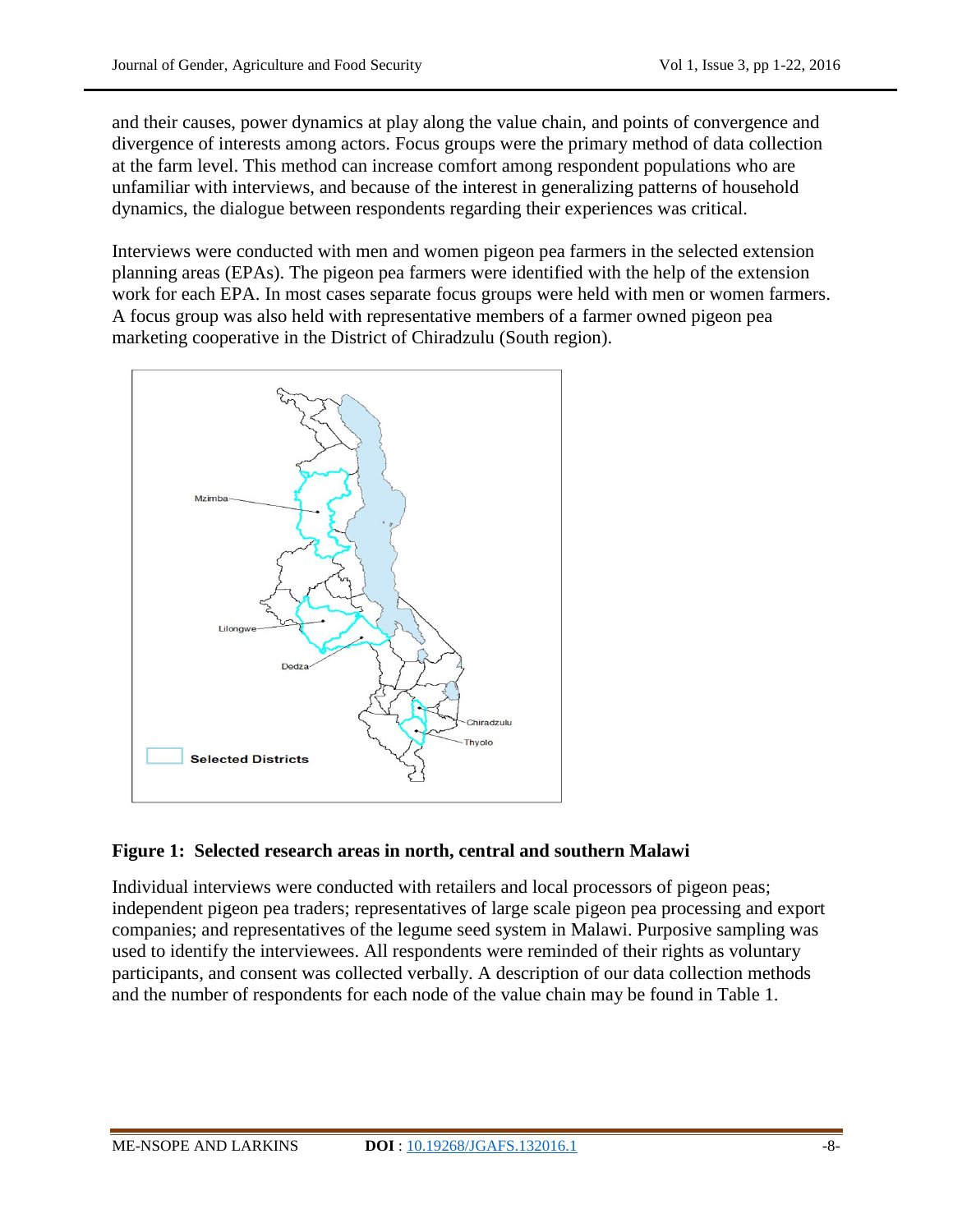| Value Chain Node            | Data Collection Method | Female                      | Male | <b>Total Respondents</b> |
|-----------------------------|------------------------|-----------------------------|------|--------------------------|
| <b>Seed Actors</b>          | Key Informant          |                             | 5    | 6                        |
|                             | Interviews (6)         |                             |      |                          |
| Producers                   | Group Interview (23)   | 152                         | 108  | 260                      |
| <b>Producer Cooperative</b> | Group Interview (1)    | 21                          | 9    | 30                       |
| <b>Retailers and Local</b>  | Key Informant          | 14                          | 5    | 19                       |
| <b>Processors</b>           | Interviews (19)        |                             |      |                          |
| Local Buyers and            | Key Informant          | $\mathcal{D}_{\mathcal{L}}$ | 8    | 10                       |
| <b>Traders</b>              | Interviews (10)        |                             |      |                          |
| <b>Export Market Buyers</b> | Key Informant          | $\theta$                    | 4    | 4                        |
| and Traders                 | Interviews (4)         |                             |      |                          |

## **Table 1: Qualitative data collection**

## **Results and discussion**

## *Gendered participation and gender roles along the pigeon pea value chain in Malawi*

A simple sketch of the pigeon pea value chain details the points of access and nodes of activity for men and women in Malawi (Figure 2).



**Figure 2: Men and women's estimated rate of participation in the pigeon pea value chain**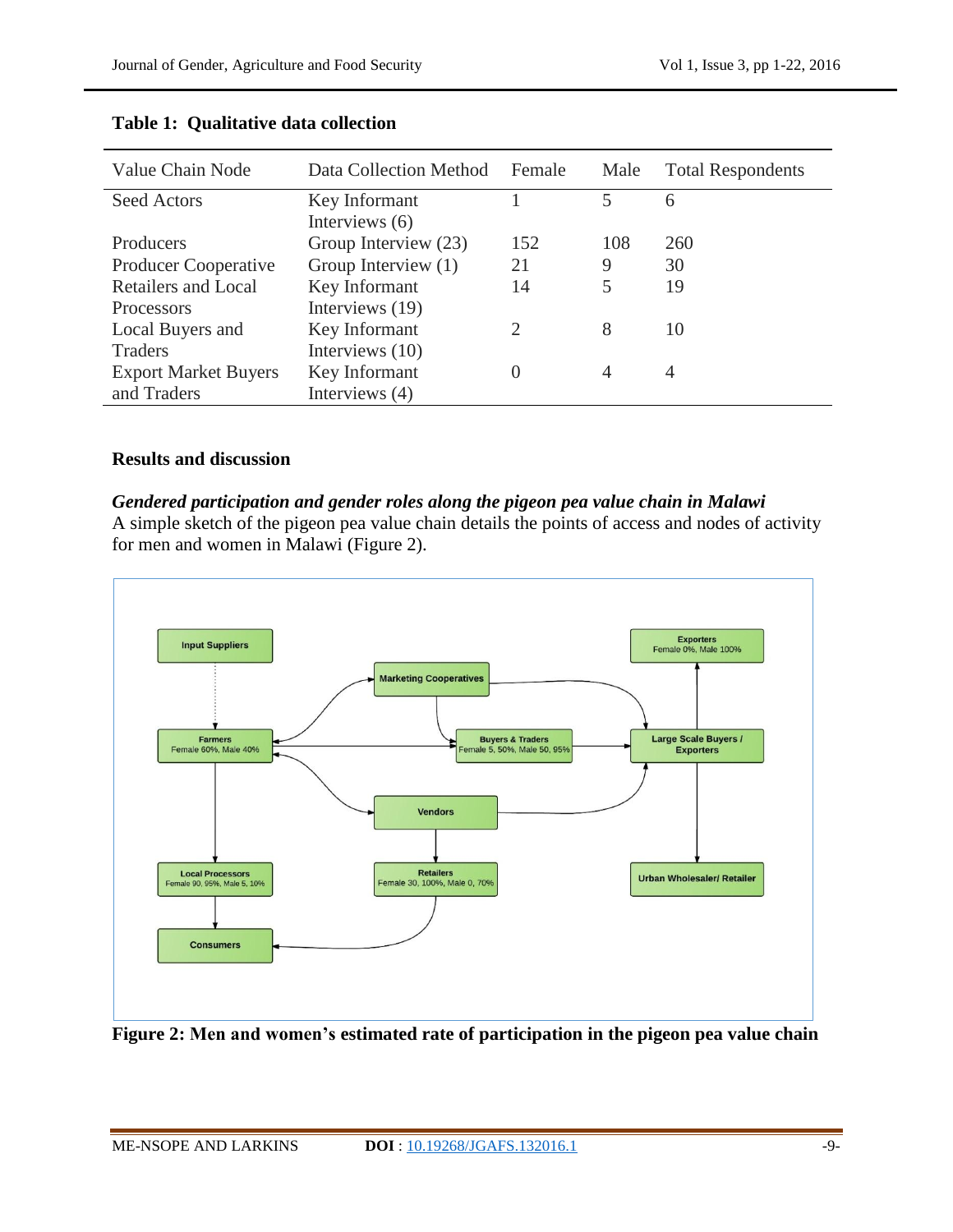Seed actors, farmers, farmers' cooperatives, retailers or local processors, independent traders, and large-scale export buyers /processors were identified as the actors along the pigeon pea value chain. Given the regional variation of production and marketing activities (i.e. more activity in the south than north or central), the upper and lower limits of value chain involvement for men and women as reported by respondents are included. Along with regional differences, the qualitative data suggests that participation rates vary by season (e.g. greater involvement by men during the harvest season when maize is also mature, whereas women dominate at the farm level the rest of the year).

As expected for most crops, seeds are a major input in pigeon pea production. Two main seed systems are distinguished in the literature on seed systems: the formal seed system and the local or informal seed system. Louwaars (1994) defines a formal seed system as one which involves a chain of activities leading to clear products: certified seed of verified varieties. A local seed system (also referred to as the informal system) embraces most of the other ways in which farmers themselves produce, disseminate, and access seed: directly from their own harvest; through exchange and barter among friends, neighbors, and relatives; and through local grain markets<sup>1</sup>. Unlike in the formal seed system where there is a clear distinction between "seed" and "grain", this is less clear in the local/informal seed system. We find that the formal seed system for pigeon pea in Malawi is not well developed. Key informant interviews conducted with actors in the formal seed sector in Malawi (Chitedze Research Station, Ministry of Field Crops, AGRA, etc.) revealed that several pigeon pea varieties have been released by the Chitedze Research Station. However, it was impossible to trace the flow of seeds from the formal sector because no agro dealers or other avenues selling certified pigeon pea seeds to farmers were found during the fieldwork. The few farmers who mentioned using certified seeds obtained the seeds (often free of charge) from research organizations or projects such as Africa Rising and ICRAF.

The informal sector plays an important role in the provisioning of pigeon pea planting materials to farmers. Farmers relied heavily on grains from their previous harvest (recycled seed)—the uncommercialized informal seed sector; or on the local market for pigeon pea planting materials the commercialized informal seed channel. Pigeon pea traders play an important role in the provisioning of planting materials to farmers —they select the highest quality grains from their grain stocks, which they later sell to farmers as "seed" during planting. Within the household, women are more heavily involved in the selection and storage of pigeon pea grains recycled for use as seed. Intra-household gender differences in seed related activities are explored in greater detail below.

Pigeon pea production and marketing activities occur to varying extents across the three regions. Not surprisingly, the south continues to dominate given the long tradition of pigeon pea cultivation and consumption in the region. Recent expansion in the processing capacities of most multinational grain exporting companies in the South has created a high demand for pigeon pea, thereby increasing the importance of the legume, not only as a staple food source but as a source of income to many farm households. The increasing importance of the legume as a cash crop has led farmers to adopt a mix of cropping methods, and there have been increases in the field space allocated to pigeon peas over other traditional crops. Compared to the south, the legume is

 $\overline{a}$ 

<sup>&</sup>lt;sup>1</sup> http://www.fao.org/agriculture/crops/thematic-sitemap/theme/compendium/tools-guidelines/what-are-seedsystems/en/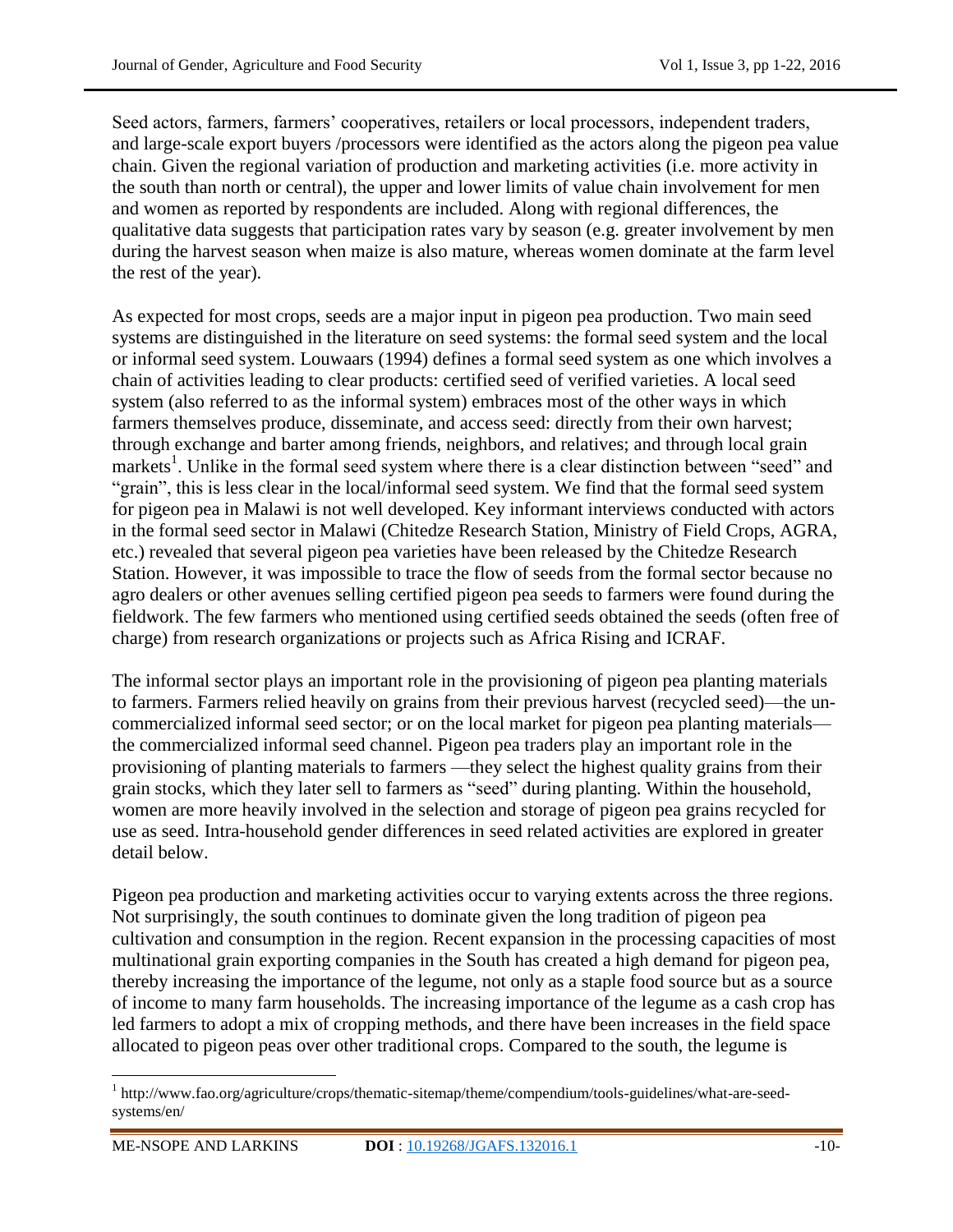relatively new in the central and north regions. For example, in the Nsipe EPA, District of Ntcheu, Central region, farmers in the group interviews reported that they had only grown pigeon pea for two seasons, and had lost almost all first harvests to pest and disease.

Women are heavily involved in pigeon pea cultivation across all three regions, and the crop is often considered a women's crop (even in the south region where the legume has a better cash generating potential). It is perceived as such, not because women have control over its sale in the market, or the revenue from it, but because women perform the majority of the agricultural labor needed for the crop and also because of the significance of the crop in helping women fulfill their responsibility of providing food (relish) for their families. Further, despite the increased demand in the export marketplace, in Malawi, pigeon pea is still linked to the most marginal households. Men's involvement does not signal that the crop is valued, rather, that because cash/benefit is being accrued, men participate given their role as household heads, and their presence in later nodes of the value chain.

Data collected during our interviews with farmers revealed a participation rate of approximately 60% for women in pigeon pea farming, i.e. about 60% of those who grow pigeon peas are women. It should be noted that the majority of focus group discussion participants at this stage came from the southern region where there is greater pigeon pea activity, and men are increasingly becoming involved with this crop as its cash value increases. Therefore, it is likely that men's visibility is greater in the south compared to the central and north regions. The gender division of labor in pigeon pea production reveals patterns such that women are responsible for most of the pigeon pea production tasks. Women were more likely to be in charge of seed selection, seed storage, harvesting, transport, and cooking. In addition to performing production activities on the family farm where pigeon pea and other cash crops such as maize are cultivated, women are, as prescribed by the culture, responsible for household chores and childcare.

Smallholder farmers sell dried pigeon peas to either vendors (middlemen), independent traders in the villages (or rural assemblers) or to agents buying for large scale buyers/processors. The few smallholder farmers who are members of cooperatives sell their legumes through the marketing cooperative. Some smallholder farmers are also local processors. They harvest and cook fresh pigeon peas from their own production and sell for consumption as a snack in the market during harvest season. It is estimated that women comprise between 90-95% of local processors in Malawi. The heavy involvement of women as local processors in the pigeon pea value chain is attributed to the fact that local processing essentially involves cooking of the legume, a task perceived to be suitable for women, and one that they can easily perform with the assets available to them.

Retailers purchase processed grains (dried, hulled and split) from urban wholesalers/retailers or large processors which they sell to consumers in villages or peri-urban areas. Retailers and local processors of pigeon peas were identified in the central (Dedza Central market) and southern (Namitambo, Yasini, and Kanje markets) regions of Malawi. Except for one local processor who sold biscuits/flitters commonly known as *Cheula*, made from processed pigeon pea flour, the majority of local processors cooked fresh pigeon pea pods obtained from their own fields to sell to consumers on market days.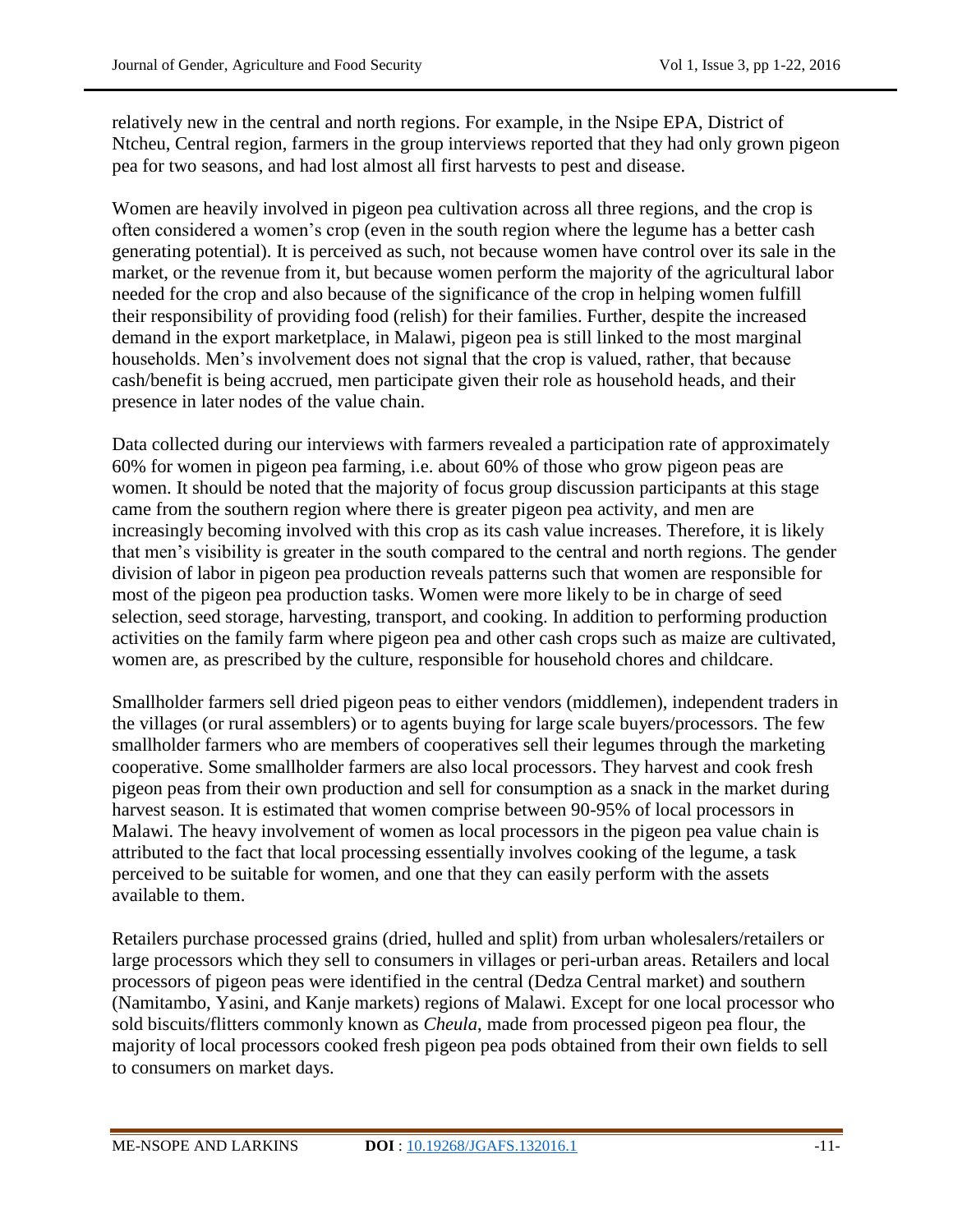Unlike local processing, men were more likely to participate in the value chain as retailers. Our data reveals up to 70% participation for men in the retail segment of the pigeon pea value chain, somewhat varied across districts, and with men in the absolute majority off-season. The five men interviewed described pigeon pea retailing as a profitable business due to the increased demand for the legume in the region, and the high availability of the legume during harvest season. Access to finance/cash is an important requirement to participate as a retailer. Unfortunately, unlike their male counterparts, women retailers had less income/cash generating opportunities – men retailers were more likely to be involved in other income generating activities (mostly as hired farm labor or other non-farm income opportunities); funds generated from these other activities were often invested into pigeon pea during harvest season because they were quite certain to obtain good prices off-season.

Independent traders buy dry pigeon pea grains from farmers, farmers' groups, vendors and middlemen which they eventually sell to the large exporters and processors located in Blantyre or Limbe. All independent traders interviewed were located in the south (Thyolo and Chiradzulu districts) due to high levels of pigeon pea activity in this region. The relationship between independent traders and the vendors and middlemen who aggregate pigeon peas from farmers to sell to them is largely informal. In some areas women are estimated to comprise 50% of local traders. Surveyed respondents thought it much more likely for men to be engaged at this node (50-95%). The main activities of this node include: buying of pigeon pea from sellers, lifting of grain bags, storage, weighing, sacking of grain, treatment, and sorting. Key informant interviews revealed that most of these tasks are performed by paid laborers, and there is a preference for male laborers who are perceived to be physically stronger and able to carry out all or most of these business related tasks.

Large-scale and privately owned grain exporting and processing companies interviewed in Limbe and Blantyre include: AGORA, Export Trading Group Rab Processors and Transglobe, INC. These companies buy and export pigeon peas and other commodities (cowpeas, grams, beans, groundnuts, soybeans, sunflower, and maize); and are spread throughout the country in major pigeon pea producing areas. Farmers take their grain to sell at the branches. There are no women who act as large-scale exporters, and very few of the employees in these branches were women (estimated at less than 30% across the country). The main activities associated with buying of the grain at this level include lifting, weighing, bagging, and transporting of the grain from the branches to the warehouse. These activities were believed to be difficult for women to undertake, since women were perceived to be physically weaker than men by employers of the exporting companies (themselves men). While the perceptions of women's physical abilities (in terms of lifting and protecting themselves from theft) impact their participation in large scale market activities, cultural restrictions on their time and mobility are a factor in market participation at a local level.

Buying agents working for large-scale export and processing companies observed differences in the quality and quantity of grain purchased based on gender, where women were perceived to sell higher quality than men. However, they do not receive any price premiums for selling grain of better quality. This difference in the quality of grain sold by men and women was attributed to the common practice of men stealing grain from their wives before they had winnowed or sorted the grains (winnowing and sorting were perceived women's work). As vendors or farmers, men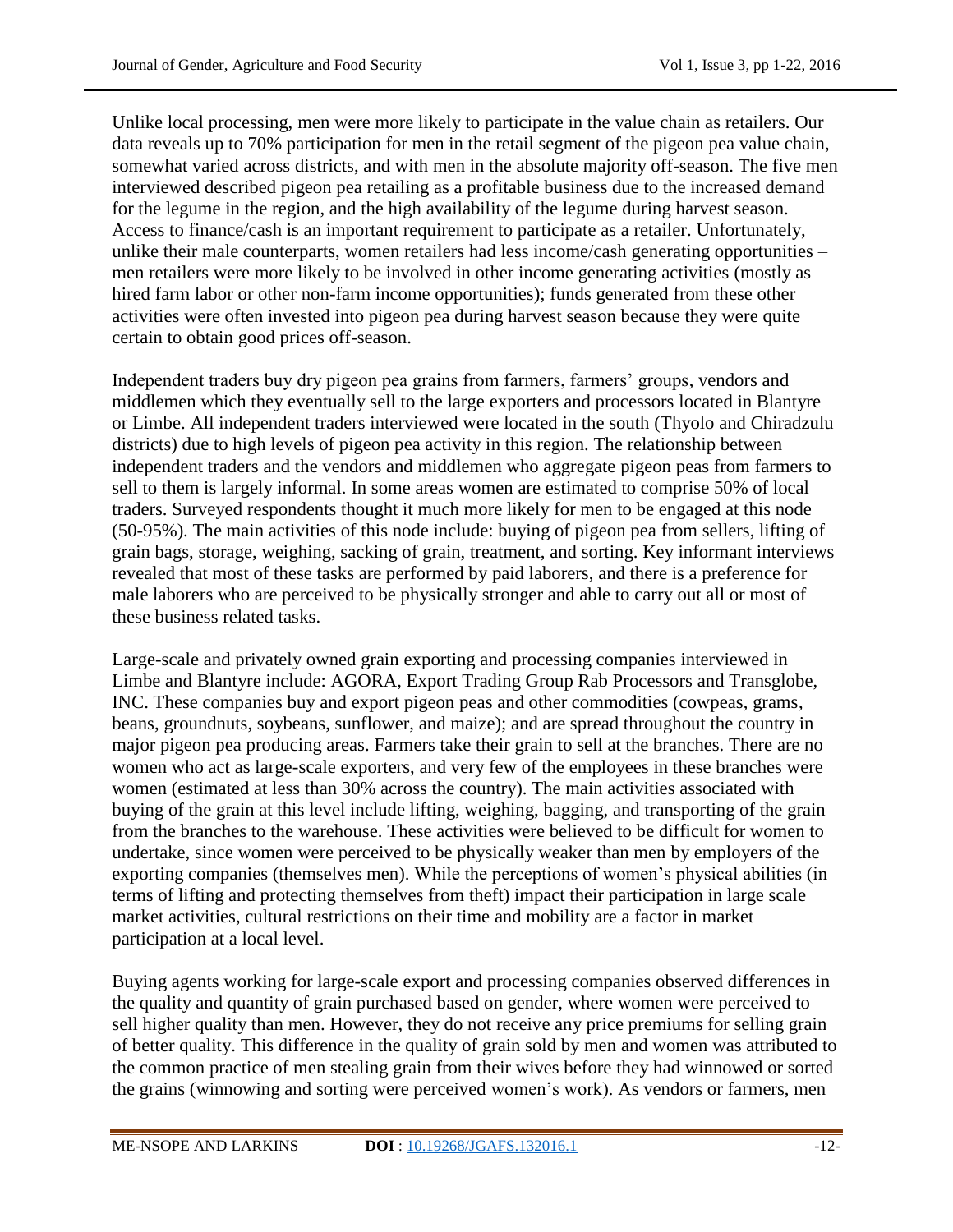brought in larger quantities for sale than women. If women's cooperatives were able to scale up their supply, it could be possible for them to capitalize on the market preference for their grain.

Respondents from these companies jointly agreed that current pigeon pea production level in Malawi is insufficient to meet the demand for local consumption as well as for the export market; thus there is huge growth potential for this legume. Notwithstanding the opportunities, they observed the lack of certified /branded seeds remains a major challenge to the pigeon pea value chain in Malawi. Other challenges identified include; variable access to irrigation; the lack of storage facilities among traders (affects the quality of grain brought to sell as well as the price they receive); increased transport costs due to the landlocked nature of the country; differing cultivation strategies amongst farmers (farmers have a subsistence mentality and do not see agriculture as a business); and high competition amongst export market buyers.

## *Cultural norms, land ownership and crop production and management decisions*

Analysis reveals that across all regions, the cultural definition of men as heads of households make them solely responsible for crop production and marketing decisions. Contrary to theories that have attributed the subordinate position that rural women in Africa occupy to their inability to own land— a major asset in food production (Whitehead and Tsikata, 2003)— we find in Malawi that the matrilineal system of land inheritance in the south and central regions may improve women's bargaining power with respect to land utilization. However, as heads of households, men still had the final say on what to cultivate. Thus, access to, or ownership of assets is a necessary but not a sufficient condition for women's empowerment. While older women may have greater decision making power over land in the central and south regions, the findings reveal that across all regions (north, central and south), and irrespective of land inheritance patterns, decision making and control over land was deeply rooted in a culture of patriarchy. Thus, despite the potential for some women to gain access to land, we find that across all four dimensions of the GDF, their participation and ultimately their power to gain food and income security is circumscribed by their gender.

First, within the household, men and women differ in their priorities for growing legumes and hence in preference for different varieties. While women's primary interest in pigeon pea is first as a source of "relish" for household consumption, and second as a source of income, for men, the adoption and expansion of pigeon pea was influenced by the cash generating potential of the legume, which depended in part on the availability of buyers in the location. This gender difference in priorities for growing the legumes in turn influenced the allocation of production resources—decisions made by men— to the legume. As observed by women in the north and central regions, improving access to markets will increase men's interest in pigeon pea, and therefore the risk of men appropriating the crop. This reasoning is congruent to what is observed in the south, where the high demand for the legume (for local consumption and export markets) and the potential of the legume to generate cash has led to greater interest in the legume amongst men. This finding supports existing evidence documenting the appropriation of traditional women's crops by men when the crops become highly commercialized. Men often move into crop activities that were previously "women's", when those activities become commercially viable/cash crop ventures, given their traditional control over financial resources, roles in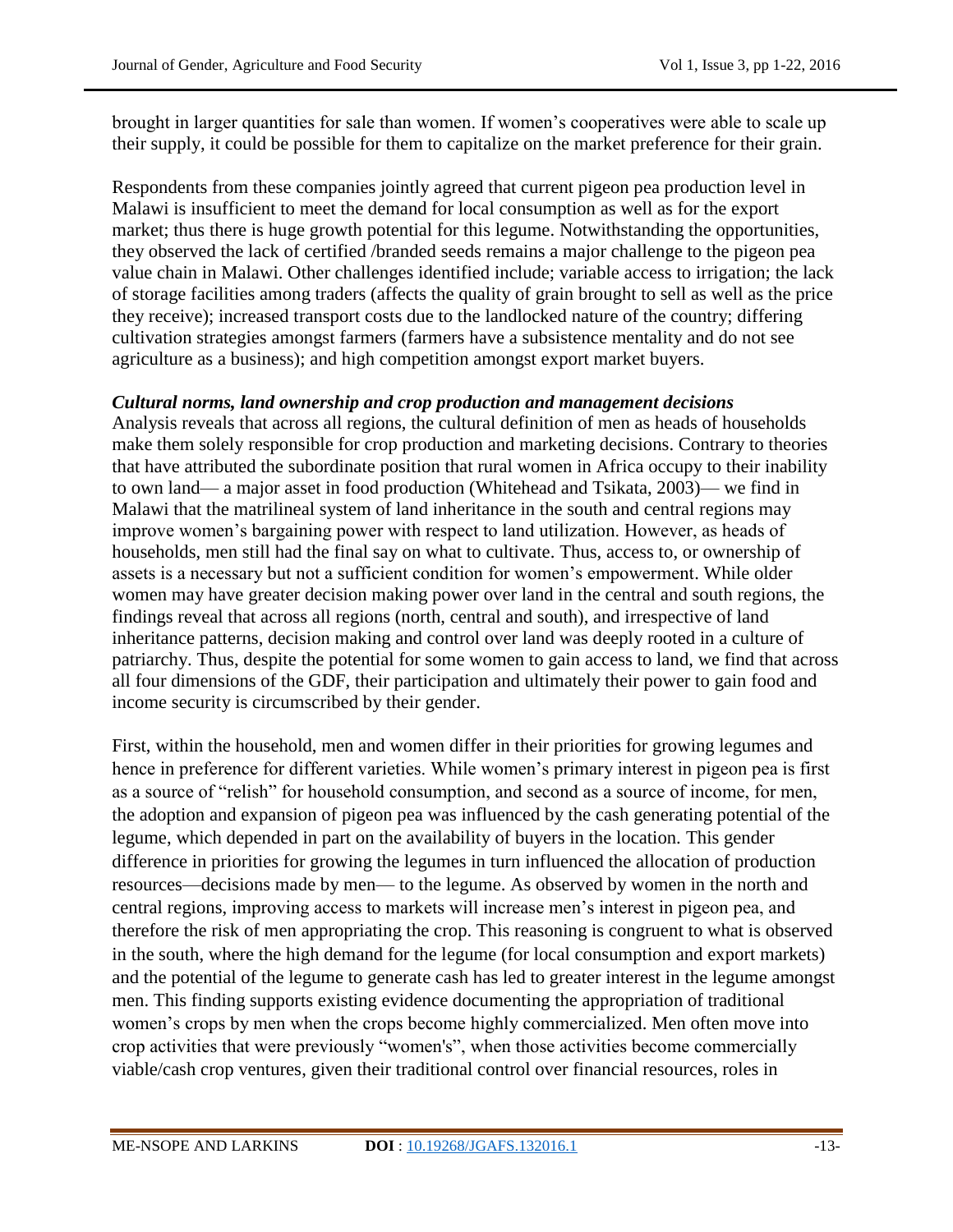commercial and agriculture organizations, and established place in markets. (World Bank *et al*., 2008)

Members of a household cultivate a common plot. Unlike in other countries in Sub-Saharan Africa, it was uncommon to find multiple plots per household in Malawi. Group interviews with farmers across all regions revealed that men are responsible for making major decisions with respect to land utilization and marketing of agricultural products because of their position as household heads. The cultural 'perception' of men as household heads, supports the 'practice' of men's control over land utilization and selling of crops.

Secondly, sex-disaggregated focus group discussions with men and women farmers revealed that not only do men decide what to grow on the farm land, it was also the responsibility of the man to decide on how much of each cash crop (maize, bananas, and pigeon peas) to cultivate based on yearly income needs, and on farming practices (intercropping versus crop rotation).

Third, across all regions (especially in the north and central), constraints on women's time due to their multiple roles (productive and reproductive), and the secondary position of the crop in terms of its cash generating potential often resulted in late planting and/or insufficient amounts of resources allocated to its production (cash crops are taken care of first). The findings highlight that efforts to expand legume production are likely to have negative implications for women if the current gender division of labor wherein women perform most of the work is maintained. This is demonstrative of the disparate power of men in this value chain, and how the support for cultural customs that reinforce the secondary position of Malawian women, impact the potential for agricultural development.

## *Gender disparities in access to and participation in markets*

Unlike men, our data revealed that women are less likely to own or have access to transportation assets (such as carts and bicycles). Throughout Malawi, women frequently transport by head load, whereas men have access to bicycles or carts. Data collected also revealed cultural restrictions on women's mobility (the expectation that women belong to the domestic space/sphere), which simultaneously with gender disparities in access to, or ownership of transportation assets limit the participation of women farmers in the markets where pigeon peas are sold. Women's limited access to transportation and cultural restrictions on their mobility also manifest downstream in the value chain. As retailers and traders of pigeon peas, women can't travel to high volume points where lower bulk prices would result in higher profits back in their villages and/or are unable to delay sales or negotiate for better prices when selling at a profitable price requires staying one more day away from home or paying more transportation. Access to markets is particularly important for the north and central regions with fewer opportunities to sell at the farm-gate. Generally, limited access to markets has implications for prices received and hence the profitability of the crop to producers. For women in particular, their limited participation in markets due to gender disparities in transportation assets and cultural restrictions on their mobility forcefully solicits the involvement of men in legume marketing. Across all regions, data collected from the group interviews revealed that men's participation in markets increases their access to crop income, and together with their role as heads of household, increases the control that they have over income derived from the sales of pigeon pea. In five out of 13 group interviews conducted in the north and central regions where access to pigeon pea markets/buyers is significantly limited, women indicated that including husbands in the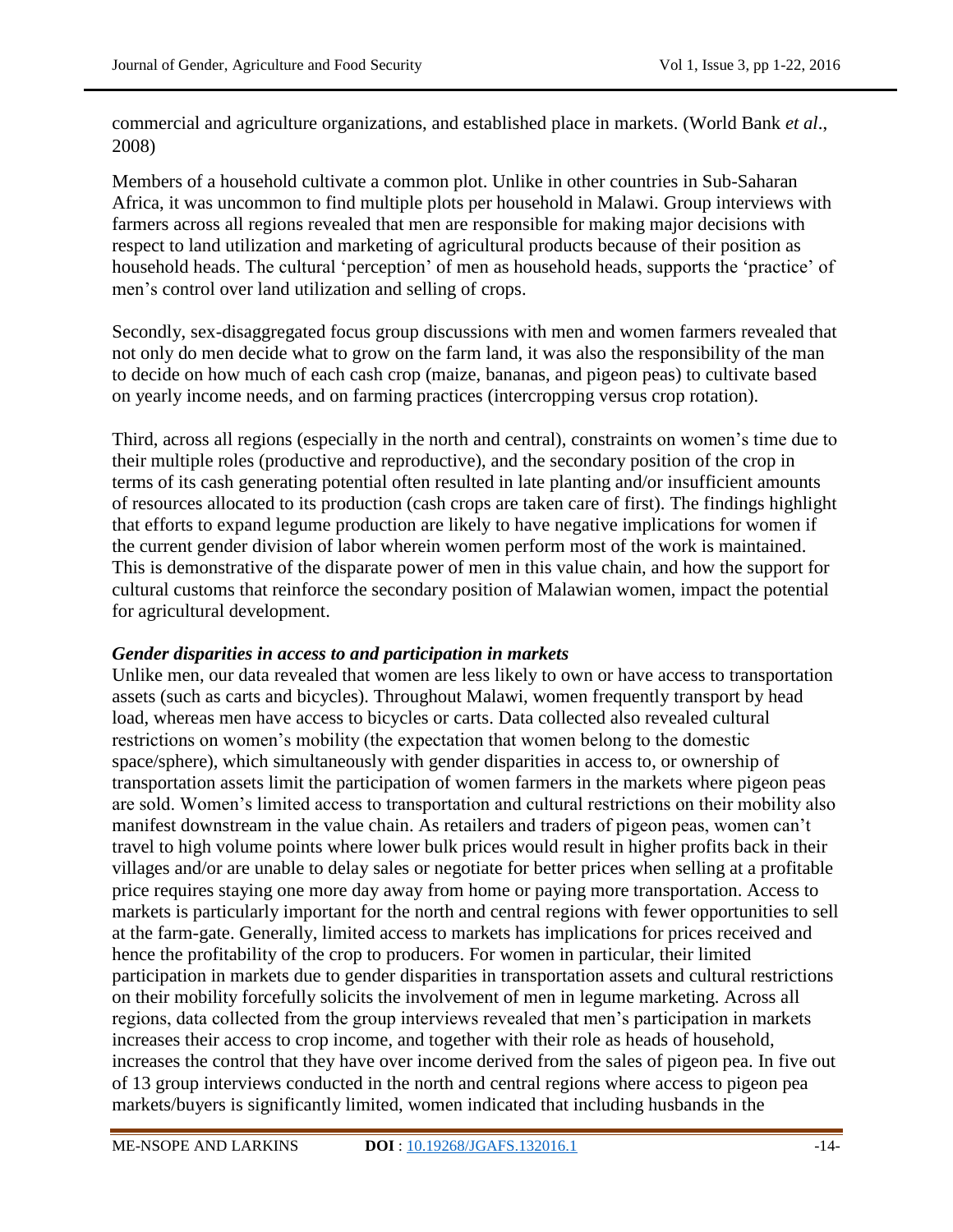transportation and marketing of the pigeon peas quite often results in their husbands using the revenue generated from sales for their own personal needs (e.g. alcohol and/or to hire prostitutes).

Control over crop income was cited as a major source of household conflict in the central region of Malawi. Group interviews with women only revealed that men's use of crop revenue for their own personal gains would often result in a family going without food or being forced to find alternative food provisioning resources. Even in the southern region with greater opportunities to market pigeon peas, women in the group interview reported that it is customary for women who sold pigeon peas to return all generated revenue to men/husbands, who have greater decision making authority on the allocation of crop revenue to different household expenditure categories. Women had access to only a small part of the crop revenue, and they were expected to use their part for the provisioning of food for the household. Their limited control over crop income was cited as a major source of disincentive to contributing labor for the expansion of pigeon peas beyond immediate household consumption needs. In this case, access to assets (GDF dimension 1) is intricately tied to how the practice of/participation in marketing is performed (GDF dimension 2). Combined, they construct significant barriers for women's profitable participation in the pigeon pea value chain beyond their role as farmers and women's ability to scale pigeon pea cultivation at the farm level is diminished by gendered household labor roles. The findings highlight the need for innovative ways of improving women's direct access and participation in markets. Doing so could increase their control over pigeon pea sales income. Women's direct access to pigeon pea income is likely to improve their participation in decision making on the allocation of crop revenue to different household expenditure categories. Evidence from other studies supports a positive relationship between women's control over income and household food security status (Kerr *et al*., 2013).

## *Gender disparities in access to business capital/credit*

Analysis reveals access to financial capital as a critical resource requirement for participation at the post-farm levels of the pigeon pea value chain. Capital is an 'asset' (GDF dimension 1), however, the limitations to women's access to it must be understood within customary and legal frameworks (GDF dimension 4) that privilege male business networks, allow men to participate in the cash economy, and use other business ventures as collateral.

Key informant interviews with pigeon pea retailers and traders reveal that high interest rates discourage individual/personal borrowing. Group loans are also not popular in Malawi. Only one of the retailers interviewed mentioned that she was a member of a group of 10 other retailers (not necessarily dealing in pigeon peas) who have benefited from a group loan from the Foundation for International Community Assistance. In addition to the general challenges associated with obtaining credit/loans for business expenses, discussions with both men and women key informants at the retail and trader nodes of the value chain revealed that women had fewer opportunities to access business credit than men.

The unequal gender division of productive and reproductive labor at home and the cultural definition of the home as the appropriate space for women forcefully restrict women's participation in cash earning or generating opportunities for business purposes. Men and women key informants also observed that most cash-earning opportunities require significant amount of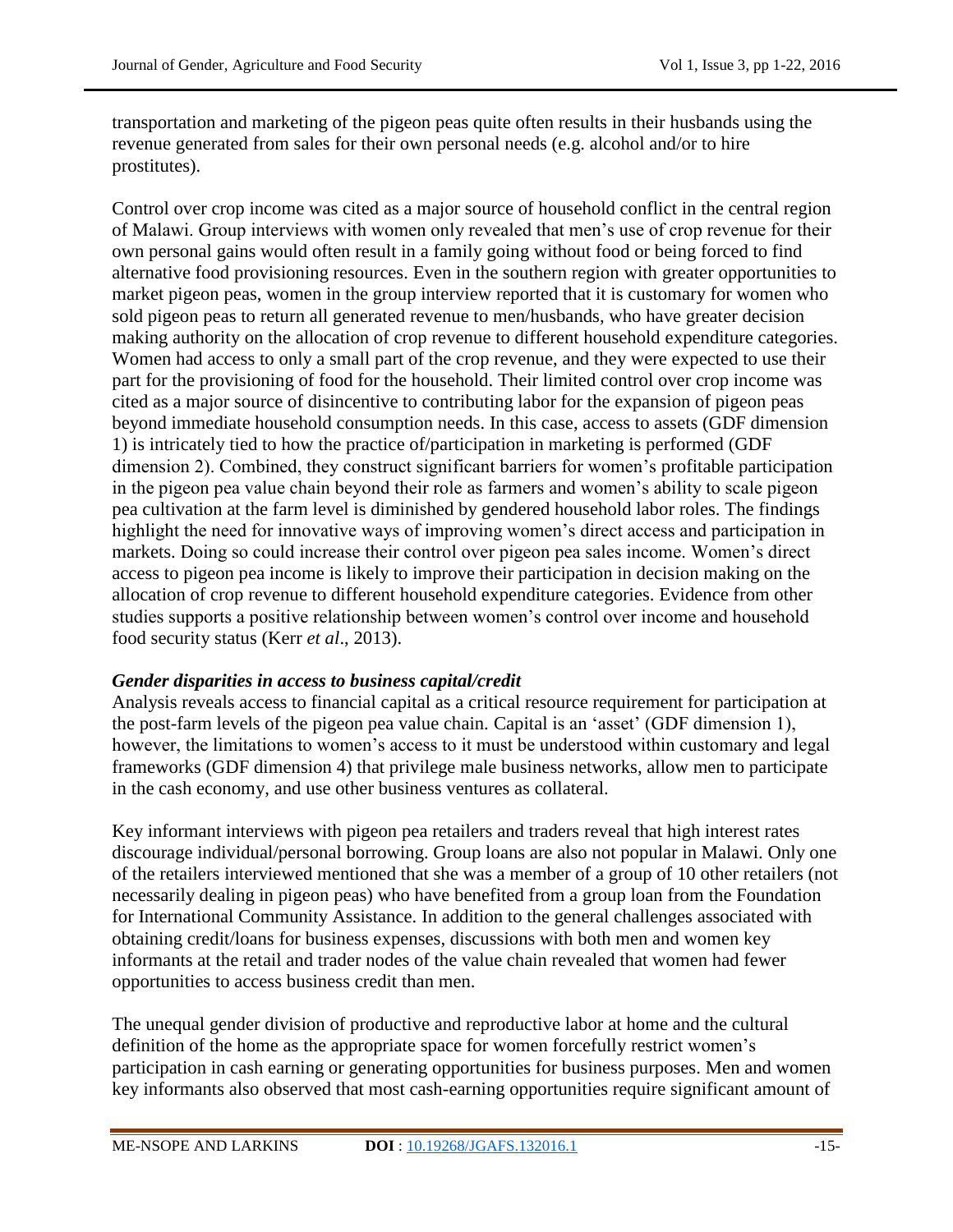physical strength or energy, thereby excluding women who are perceived to be less energetic than men. Gender differentials with respect to access to capital were identified as a major reason for the difference in men and women's participation at this level. A male trader explained that: ―*Men usually have more business capital which is essential in this business*.‖ Both men and women key informants at the retail and trader levels of the value chain reported that men have greater access to cash resources, either through specialized networks or opportunities to earn cash income away from home. A few of the women retailers interviewed observed that they are more likely to buy on credit, and quite often do not break even. Their inability to break even leaves them in a cycle of revolving debt to their creditors. Women retailers attributed the difficulty to repay debt in spite of the profitability of the business to their sometimes inability to separate business income from household income needs—it is common practice to find women diverting profits to other businesses and household needs.

Limited access to capital hinders business expansion even when there are opportunities – it limits the size of inventory, and the ability to buy in bulk for discounts. Good storage is important to maintain the quality of the grain, and fetch higher prices. Cash is needed to build or rent storage facilities, and to acquire vehicles used in transporting the grains to export buyers and processors. Men traders owned warehouses separate from their homes; whereas the single woman trader interviewed used the house her family lived in for legume storage.

The findings indicate a need to expand opportunities for business capital, and to make access to such opportunities gender equitable. Improving access to business capital for men and women operating at these nodes of the chain is likely to stimulate investments in business-related infrastructures, such as storage and transportation, which in turn will have implications for the profitability of the business. Retailers and traders especially noted that pigeon pea marketing was a very risky business because of frequent price fluctuations. Excellent negotiation skills were required to be successful in such an environment. Men described potential women colleagues as unlikely to negotiate better prices, easily taken advantage of by other actors in the market, and less able to withstand the pressure that the business exerts. Women discussed fears of being cheated by the exporters/processors, therefore often relying on their husband or other male relatives for the selling of grains to large-scale export buyers. These latter comments are reflective of how gendered beliefs and perceptions of women's ability to do 'business' reinforce their participation in the pigeon pea value chain at less profitable nodes, and/or earn lower profits compared to men operating in the same node.

These findings imply that supporting women's participation at the retailer and trader nodes of the value chain will require, in addition to improved access to credit, other business related resources (for example training on business management skills and negotiation skills), necessary for enhanced profitability, which will in turn increase the potential for pigeon pea to contribute to food security. It will also require training and education for men and women challenging the cultural stereotypes which depict women as poor entrepreneurs. Options for group loans that could be administered through women's cooperatives should be explored, along with other microcredit schemes that can help to foster economic empowerment and business acumen.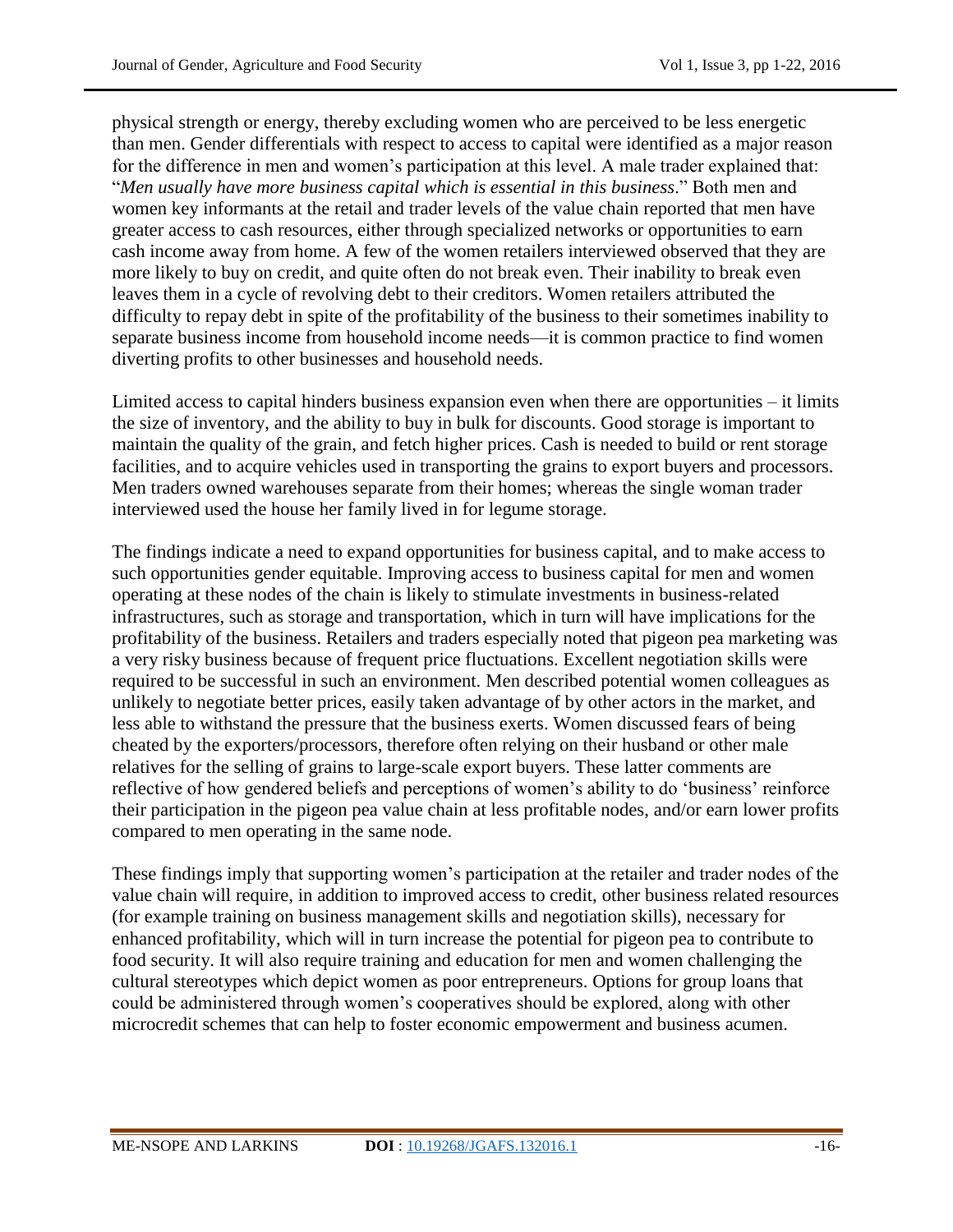## *Access to and control over revenue*

Who has access to and/or who controls farm or business income has implications not only for the participation and performance of the various nodes of the value chain, but also for the benefits derived from the value chain participation and how these are distributed. Data collected from the farm-level in the central region of Malawi revealed that even when pigeon peas are sold in the market, gendered preferences for different crops and intra-household gender power relations intersect to determine how crop income is spent. Group interviews with women in the Nsipe EPA revealed that as heads of households, men are responsible for the decision to invest crop income on farm inputs. Women reported that men are more concerned with maize yields/harvest and the greater potential for maize to generate more income (compared to other crops). As a result, there is a tendency among husbands to invest income from the sales of pigeon pea in the purchase of fertilizers for maize plots or other maize inputs (e.g. maize seed), while women were responsible for saving seeds for the production of the legume in the next planting season.

According to the women in the group interviews, revenue from pigeon pea sales is rarely reinvested in the purchase of pesticides for pigeon pea, in spite of their knowledge that the legume requires specific chemicals. There were no reports of using pigeon pea revenue explicitly for the benefit of the following year's yield. Men's control over crop income has implications for crop yields, especially given the high risk of pest damage. Moreover, women's limited control over crop income has implications for household food security. Cultural norms dictate that women provision household food needs; in most cases women are given a small amount of cash from their husbands or male relatives after all other expenditures have been satisfied. The amount allotted to women is not always sufficient to meet the household's needs. Promoting pigeon pea adoption across all regions as an innovation for food security would require increasing the role of women in intra-household decision making and control over crop income. Here again, the greater power afforded to men through the maintenance of cultural beliefs and perceptions, impacts how and when women have access to assets.

Post-farm level, married women (50%) who participated in the value chain as retailers and/or local processors described themselves as business owners, and reported joint decision making with their husbands when it came to the allocation of revenue generated from pigeon pea sales. In most cases men's control over income from their wives' businesses was maintained, given the role men play in providing capital for these ventures—which is a constraint similar in nature to that faced by married women farmers. It would appear then that female heads of households (20%) have more control over business income. However, the sizes of their businesses were observed to be smaller than that of married women (likely due to resource differentials). At the local-processor stage of the value chain, while women key informants identified themselves as business owners, they also observed that within the household, men were mostly responsible for cultivation decisions—the husband decides which crop to grow. This is important because the fresh pigeon pea pods which are cooked for sale are obtained from the family farm (cultivated jointly by husband and wife). According to women in this group, limited access to seeds reduced production affects the volume of the legume available to cook for sale. Further, men saw their participation in pigeon pea retailing as an opportunity for capital accumulation, whereas women's decision to participate as retailers/local processors was driven by the necessity to generate income. One retailer stated that she participates in pigeon pea retailing because she needs to earn income to pay school fees for her daughters as her husband found it inappropriate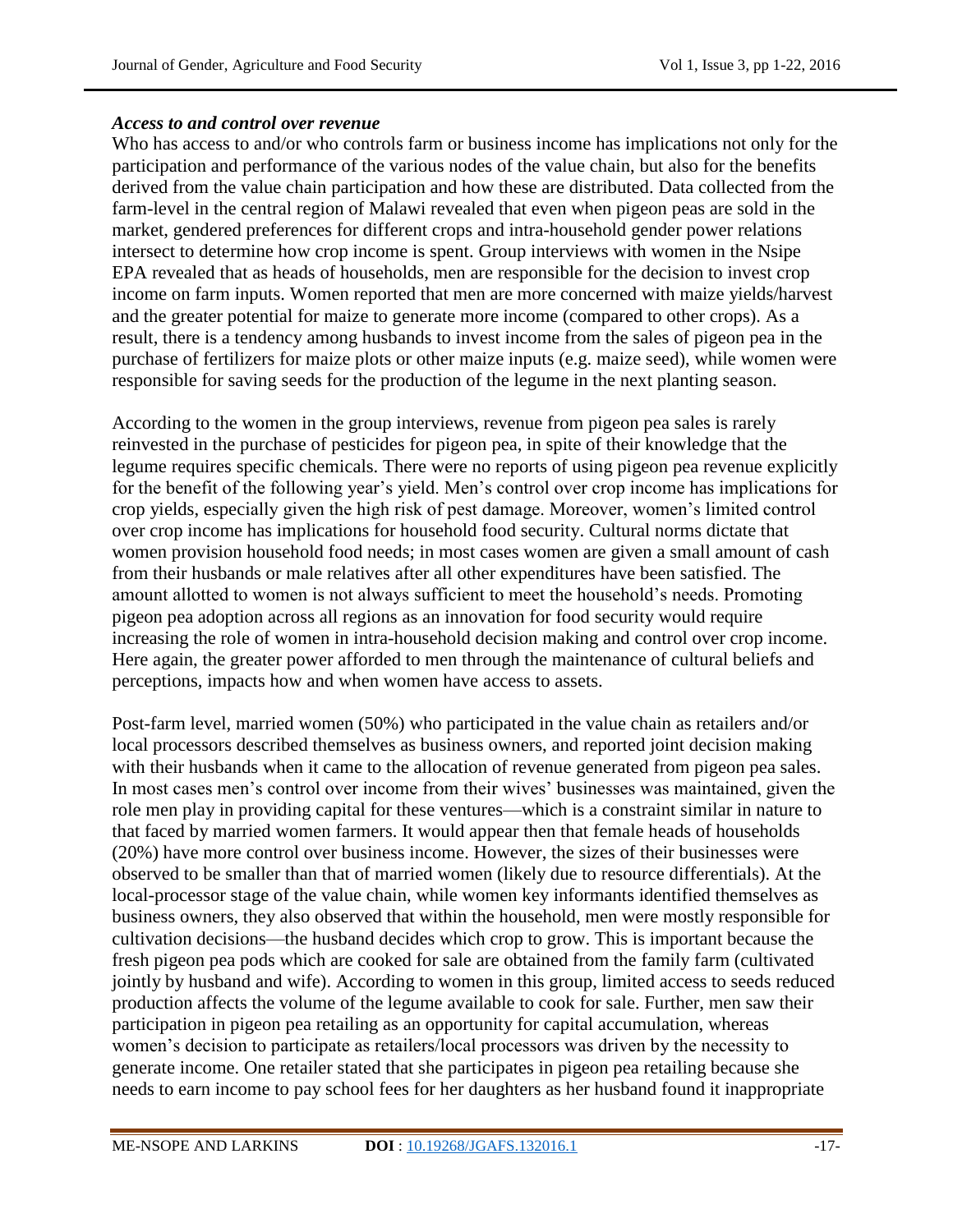to educate girls (they were meant for marriage). Two other women interviewed were heads of their household, one through separation and the other because her husband was in jail. This made their businesses a major source of income for household and childcare expenses.

Overall, whether as business owners or not, the profitability of women's businesses is further reduced by the unequal gender division of labor within the household. The cultural expectation that women take care of children and household chores reduces the time and labor women may commit to business. Women retailers reported having to close their businesses early in the day to carry out culturally prescribed domestic responsibilities. In contrast, men pigeon pea retailers reported that the business was their primary focus; they could rely on their wives to handle domestic chores, and did not have to limit store hours because of household responsibilities. The gender division of labor and the cultural restrictions on women's mobility limits travel to regional markets where supplies are cheaper—thus limiting the scope, size, and profitability of their businesses (their power). The perception that women are weaker than men places the women operating at the independent trader node of the value chain at a greater risk of theft and vandalism even when they are able to travel to heavy production zones to procure supplies,. This limits their ability to buy larger volumes of grain at lower cost, affecting the performance and profitability of their business.

# **Conclusion**

The findings support existing evidence that the gendered nature of asset distribution influence participation in livelihood generating opportunities and have diverse implications for bargaining power or well-being within the household (Meinzen-Dick *et al*., 2011). As shown by our gender mapping of the pigeon pea value chain, women are concentrated at points along the chain with minimal resource requirements, and that are flexible enough to allow them to perform their culturally defined role as homemakers. Constraints on women's time, their mobility, and the expectations for domestic labor, severely restrict women's ability to participate in the pigeon pea value chain at any node. We illustrate that while ownership of assets is an important determinant of bargaining power within the household, patriarchal customs governing both matrilineal and patrilineal communities in Malawi play a much more significant role in determining decision making authority and control over other productive assets and income (Coles and Mitchell, 2011). Thus, promoting gender equitable opportunities to access or own land is a necessary but not a sufficient condition for empowering women in agriculture. Even when women are the ‗custodians' of land as in matrilineal communities in Central Malawi, patriarchal customs dictate that women relinquish control and final decision making authority to their husbands, or risk abandonment.

Innovations seeking to increase food, nutrition, and income security through the scaling of pigeon pea must identify ways of enhancing women's access to the resources required for their businesses to be profitable (e.g. finance, business training); and importantly improve their role in decision making and control over financial resources. At each node, men's control over income and household spending impacted women's ability to direct funds to pigeon pea cultivation or food provision even when women reported some joint decision-making with their husbands. Any effort to increase pigeon pea production without considering the social context of value chain, is unlikely to achieve positive gains for food security. As household heads, men control income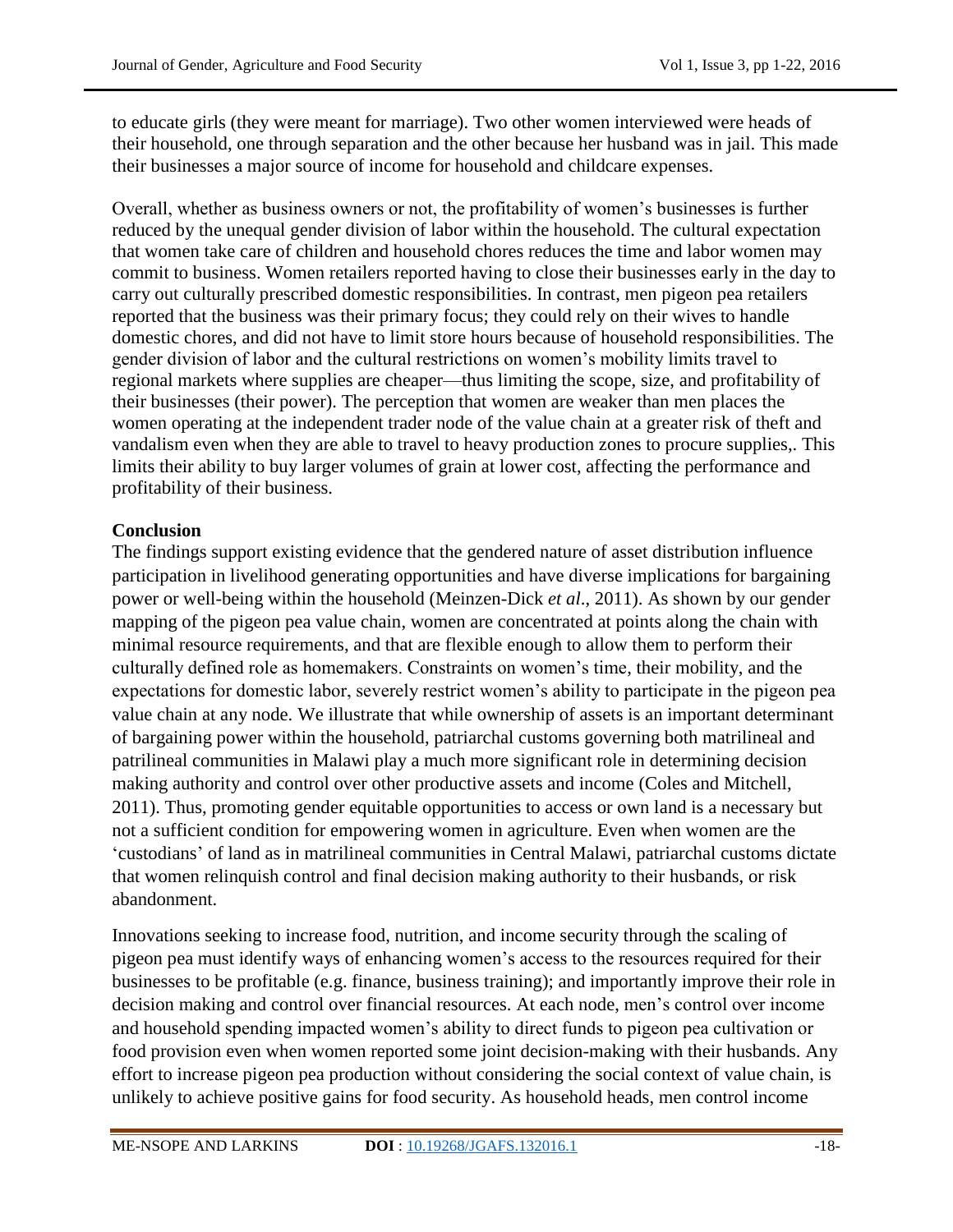from pigeon pea sales, limiting women's incentives to expand production beyond household consumption needs, and decreasing the potential for this legume to contribute to improved food security and poverty reduction. In this value chain, the intersectionality of the GDF is demonstrated, where women's access to productive assets, is limited by beliefs and perceptions, cultural practices, customary frameworks, and the ability of men to refract power throughout.

The link between legume adoption/expansion, food security, and poverty reduction is mediated by intra-household dynamics and gender relations. The finding that gender differences exist in preferences for legume type within the household, (women prioritize food consumption benefits of the legume, while men prioritize cash benefits) is of concern. While strengthening women's role in cultivation decision making could increase the chances of growing the legume, women's access to, and participation in markets must be improved to enhance overall household food security (Doss, 2013). This is primarily a function of the potential for increased earnings that would be used to purchase food; however, given the relative protein content of legumes compared to maize, greater consumption rates can also improve nutrition outcomes. However, in order for women to meaningfully participate in markets, their access to, or ownership of, transportation resources must be improved; or opportunities to market the legume must be brought closer to where these women are. Women producers are unable to take their harvest to markets where higher prices may be fetched, and women retailers could not travel to market sites where bulk purchasing was possible. Moreover, market participation for women beyond the producer node is limited by a lack of business capital, and training.

Innovations to promote market access must consider the implications of the gender based disparities demonstrated throughout this paper, and identify gender sensitive approaches of enhancing market participation. Importantly, programs or interventions that seek to address the gender-based constraints faced by women must specifically target men as important agents of change. While group ownership or cooperative schemes are often a popular recommendation to increase entrepreneurial opportunities for women, to succeed in this context, it would be necessary to address the general patriarchal culture that limits women's social and physical mobility, in addition to including financial literacy training, access to credit, and market transport. Interventions to promote entrepreneurship for women must take into account intrahousehold dynamics or gender relations that have implications for the success of their businesses. Improving women's direct access to business capital could contribute to enhancing their role in decision making and control over revenue, assuming that these accounts would not be accessible to their husbands or male relatives, which may be unlikely in some of the more patriarchal regions of the country. However, given our findings that support the link between women's greater control over business income and greater food security and nutrition gains for their families, it is critical that measures be taken to increase women's financial literacy and revenue control.

## **References**

Alwang, J., and Siegel, P. B. 1999. Labour Shortages on Small Landholdings in Malawi: Implications for Policy Reforms. World Development, 27(8), 1461-1474.

Bie, S. W. 2008. Agriculture in the time of HIV/AIDS. *A report on the situation in sub-Saharan Africa prepared for Norad. Noragric Report*, *42*.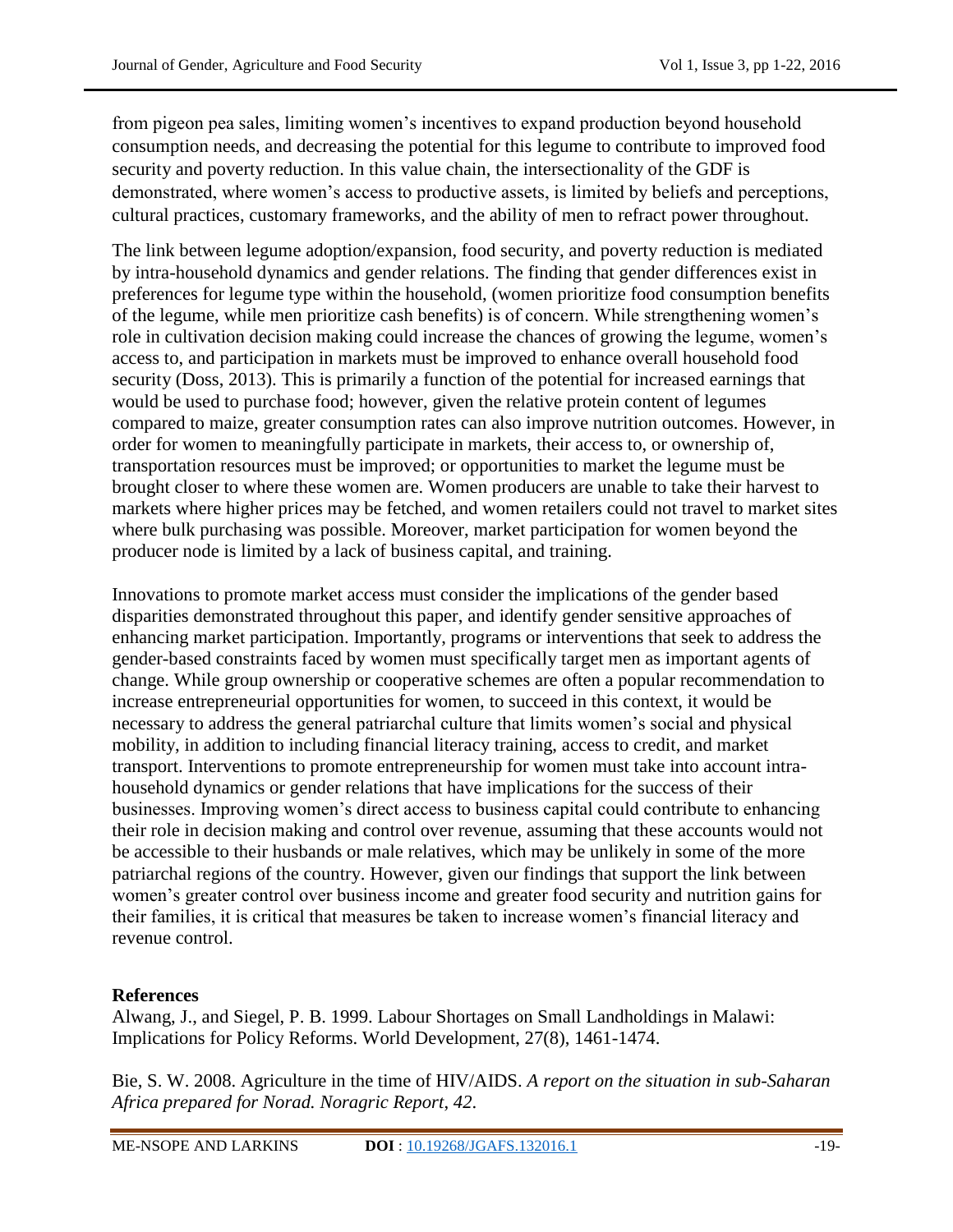Blackden, Mark, and Quentin Wodon, ed. 2006. *Gender, Time Use, and Poverty in Sub-Saharan Africa.* Washington, D.C.: World Bank Publications.

Chirwa, E., & Matita, M. 2012. Factors influencing smallholder commercial farming in Malawi: a case of NASFAM commercialization initiatives. *London, Future Agricultures Consortium*.

Coles, C., & Mitchell, J. 2011. Gender and agricultural value chains: a review of current knowledge and practice and their policy implications. *The Food and Agriculture Organization of the United Nations [Online] available from http://www. fao. org/economic/esa* 

De Schutter, O. 2010. Food Commodities Speculation and Food Price Crises: Regulation to reduce the risks of price volatility. *United Nations Special Rapporteur on the Right to Food Briefing Note*, *2*, 1-14.

Doss, C. 2013. Intrahousehold bargaining and resource allocation in developing countries. *The World Bank Research Observer*, *28*(1), 52-78.

Food and Agriculture Organization of the United Nations (FAO). 2009. State of Food Insecurity in the World 2009. *Rome.*

FAOStat 2012. [http://faostat3.fao.org/home/index.html#DOWNLOAD,](http://faostat3.fao.org/home/index.html#DOWNLOAD) accessed 15.11.14

Giller, K. E., Corbeels, M., Nyamangara, J., Triomphe, B., Affholder, F., Scopel, E., & Tittonell, P. 2011. A research agenda to explore the role of conservation agriculture in African smallholder farming systems. *Field crops research*, *124*(3), 468-472.

Haddad L, Hoddinott J, Alderman H. 1997. Intrahousehold Resource Allocation in Developing Countries: Models, Methods, and Policies. Washington, DC: International Food Policy Research Institute.

Kamanga, B. C. G., Waddington, S. R., Robertson, M. J., & Giller, K. E. 2010. Risk analysis of maize-legume crop combinations with smallholder farmers varying in resource endowment in Central Malawi. *Experimental agriculture*, *46*(01), 1-21.

Kanyama-Phiri, G.Y., Snapp, S.S., Minae, S. 1998. Partnership with Malawian farmers to develop organic matter technologies. Outlook Agric. 27, 167–175.

Kerr, R., Shumba, L., Dakishoni, L., Lupafya, E., Berti, P. R., Classen, L., & Lupafya, E. 2013. Participatory, Agroecological and Gender-Sensitive Approaches to Improved Nutrition: A Case Study in Malawi. Submission to the FAO Expert Meeting 'Nutrition-Sensitive Food and Agriculture Systems' in preparation for ICN+21.

Laven, A., A. van Eerdewijk, A. Senders, C. van Wees and R. Snelder. 2009. Gender in Value Chains. Emerging Lessons and Questions. Draft working paper. Agri Pro Focus Learning Group, Gender and Value Chains http://genderinvaluechains.ning.com/.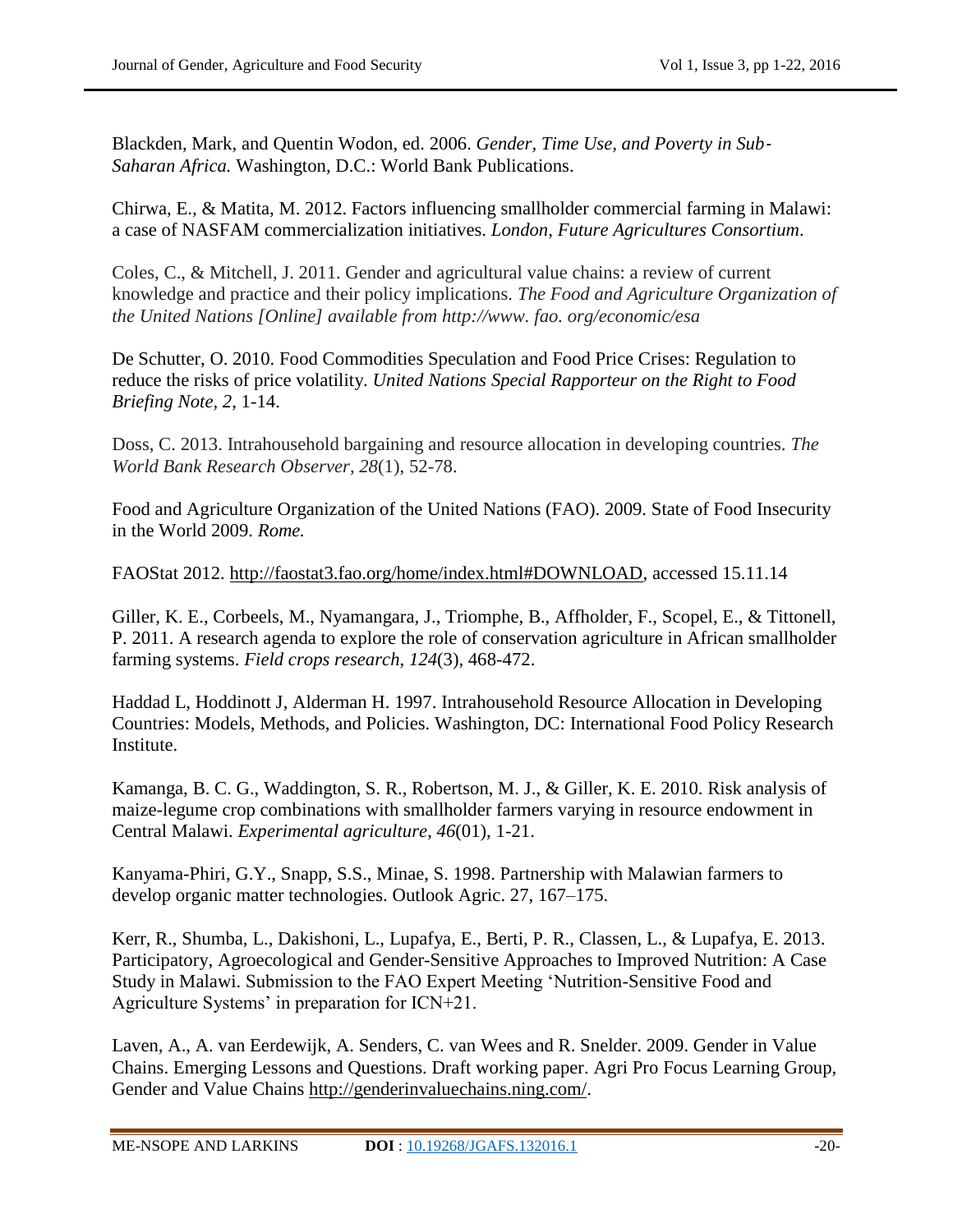Louwaars, N. P. 1994. Integrated seed supply: a flexible approach. In *Seed Production by Smallholder Farmers: Proceedings of the ILCA/ICARDA Research Planning Workshop held in ILCA, Addis Ababa, Ethiopia* (pp. 39-46).

Mafongoya, P. L., Kuntashula, E., & Sileshi, G. 2006. Managing soil fertility and nutrient cycles through fertilizer trees in Southern Africa. *Biological Approaches to Sustainable Soil Systems, Taylor & Francis*, 273-289.

Makoka, D. 2009. Small farmers' access to high-value markets: what can we learn from the Malawi pigeon pea value chain? [http://mpra.ub.uni](http://mpra.ub.uni-muenchen.de/15397/1/MPRA_paper_15397.pdf)[muenchen.de/15397/1/MPRA\\_paper\\_15397.pdf](http://mpra.ub.uni-muenchen.de/15397/1/MPRA_paper_15397.pdf)

Matua, E., Njuki, J. and Waithanji, E. 2014. Review of Gender and Value Chain Analysis, Development and Evaluation Toolkits. Nairobi, Kenya: International Livestock Research Institute (ILRI).

Meinzen-Dick, R., Johnson, N., Quisumbing, A., Njuki, J., Behrman, J., Rubin, D., Peterman, A., and Waithanji, E. 2011. Gender, assets, and agricultural development programs: A conceptual framework. CAPRI Working Paper No. 99

Mhango, W. G., Snapp, S. S., & Phiri, G. Y. 2013. Opportunities and constraints to legume diversification for sustainable maize production on smallholder farms in Malawi. *Renewable Agriculture and Food Systems*, *28*(03), 234-244.

Phiri, A. D. K., Kanyama-Phiri, G. Y., & Snapp, S. 1999. Maize and sesbania production in relay cropping at three landscape positions in Malawi. *Agroforestry Systems*, *47*(1-3), 153-162.

Prasanna, B. M., Vasal, S. K., Kassahun, B., & Singh, N. N. 2001. Quality protein maize. *CURRENT SCIENCE-BANGALORE-*, *81*(10), 1308-1319.

Quisumbing, M. A. R., & McClafferty, B. F. 2006. *Food security in practice: Using gender research in development*. Intl Food Policy Res Inst.

Rubin, D., and Barrett, N. K. 2009. Gate Workshop Materials: Integrating Gender in Agricultural Value Chains (INGIA-VC) in Tanzania. Report prepared for Development & Training Services, Inc. (dTS)

Rubin, D., Manfre, C. and Barrett, K. 2009. "Promoting Gender Equitable Opportunities in Agricultural Value Chains" Handbook, Washington, CC, USA: USAID

Sebstad, J., and C. Manfre. 2011. FIELD Report 12: Behavior change Perspectives on Gender and Value Chain Development: a Framework for Analysis and Implementation. Field-Support LWA. Washington, D.C.: ACDI/VOCA and FHI 360.